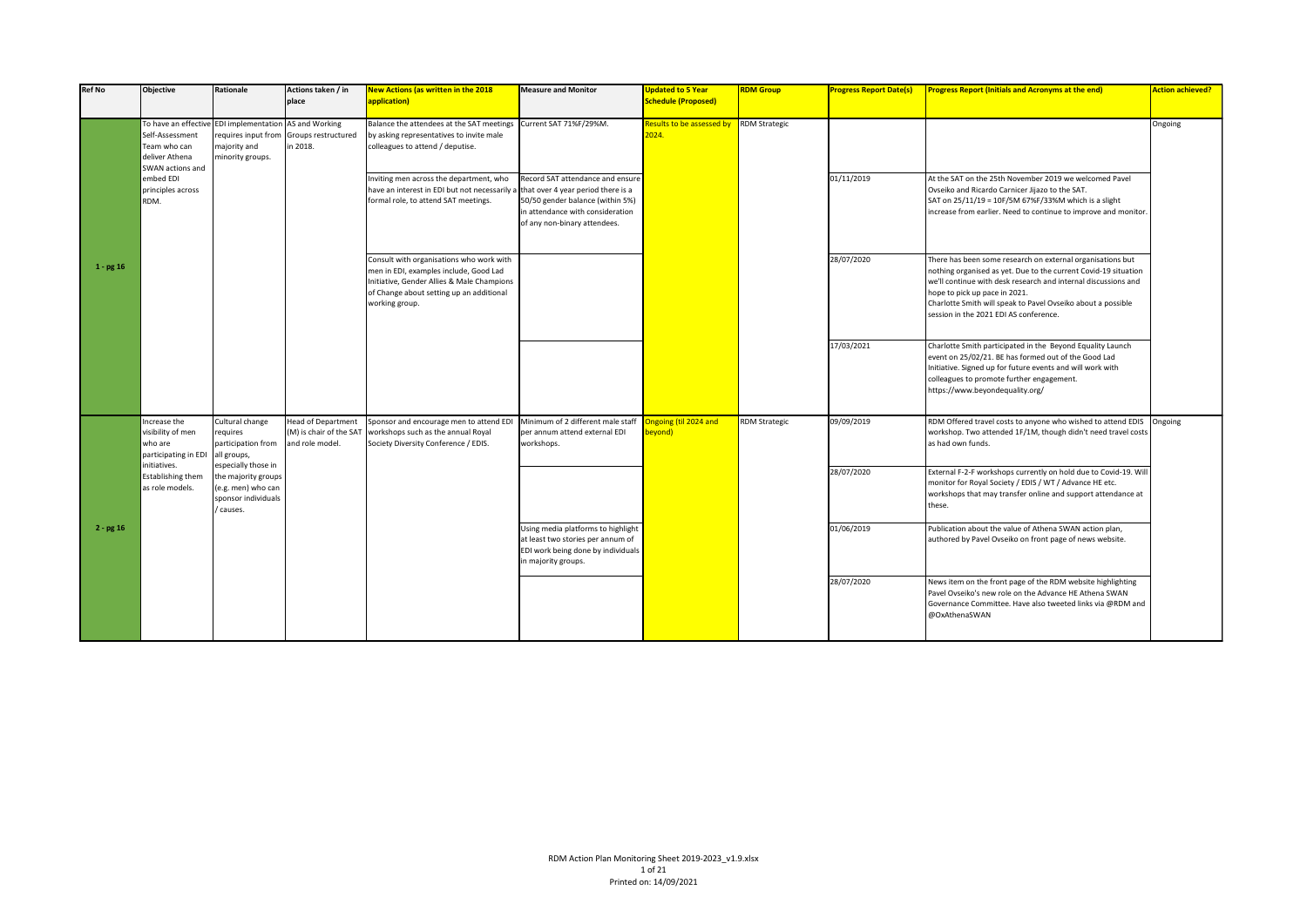| <b>Ref No</b> | <b>Objective</b>                                                                                       | Rationale                                                                                                                                   | Actions taken / in<br>place                                                                  | <b>New Actions (as written in the 2018</b><br>application)                                      | <b>Measure and Monitor</b>                  | <b>Updated to 5 Year</b><br><b>Schedule (Proposed)</b> | <b>RDM Group</b> | <b>Progress Report Date(s)</b> | <b>Progress Report (Initials and Acronyms at the end)</b>                                                                                                                                                                                                                                                                                                                                                                                                                                                                                                                                                                                                                                                                                                                                                                                                                                                                                                                                                                                                                                                                                                                                                                                                                                                                              | <b>Action achieved?</b> |
|---------------|--------------------------------------------------------------------------------------------------------|---------------------------------------------------------------------------------------------------------------------------------------------|----------------------------------------------------------------------------------------------|-------------------------------------------------------------------------------------------------|---------------------------------------------|--------------------------------------------------------|------------------|--------------------------------|----------------------------------------------------------------------------------------------------------------------------------------------------------------------------------------------------------------------------------------------------------------------------------------------------------------------------------------------------------------------------------------------------------------------------------------------------------------------------------------------------------------------------------------------------------------------------------------------------------------------------------------------------------------------------------------------------------------------------------------------------------------------------------------------------------------------------------------------------------------------------------------------------------------------------------------------------------------------------------------------------------------------------------------------------------------------------------------------------------------------------------------------------------------------------------------------------------------------------------------------------------------------------------------------------------------------------------------|-------------------------|
|               | Committees and<br>working groups<br>should have<br>transparent and<br>accessible working<br>practices. | As there has been<br>some re-structuring webpage already,<br>of committees and most have yet to<br>need to ensure all<br><b>RDM</b> members | Some groups have a<br>working groups, we develop a repository<br>for agendas and<br>minutes. | Communications Manager to work with<br>RDMS and WG chairs to ensure webpages<br>are put online. | Webpages should be in place by<br>end 2019. | 2023 survey results to<br>show impact.                 | Communications   | 01/02/2020                     | Working Group and committee webpages have been updated.<br>Athena SWAN now has it's own identity.<br>Tabs for all working groups are now available for minutes and<br>agenda. Next step is information population.                                                                                                                                                                                                                                                                                                                                                                                                                                                                                                                                                                                                                                                                                                                                                                                                                                                                                                                                                                                                                                                                                                                     | Ongoing                 |
|               |                                                                                                        | know which groups<br>are responsible for<br>which areas.                                                                                    |                                                                                              |                                                                                                 |                                             |                                                        |                  | 01/06/2020                     | Website information continues to be updated with additional<br>resources added as needed. For example the front page of the<br>website currently hosts welfare and wellbeing information<br>regarding the current Covid-19 pandemic.                                                                                                                                                                                                                                                                                                                                                                                                                                                                                                                                                                                                                                                                                                                                                                                                                                                                                                                                                                                                                                                                                                   |                         |
| $3 - pg18$    |                                                                                                        |                                                                                                                                             |                                                                                              |                                                                                                 |                                             |                                                        |                  | 16/03/2021                     | Education and Teaching - has pages on website which are<br>regularly edited (https://www.rdm.ox.ac.uk/intranet/career-<br>development/teaching-at-rdm).<br>CDC - has pages on website which are regularly edited. In<br>particular between Jan-March 2021 several CDC and training<br>pages were substantially overhauled<br>(https://www.rdm.ox.ac.uk/intranet/career-development).<br>EACWG - has pages on website which are regularly edited<br>(https://www.rdm.ox.ac.uk/intranet/facilities-and-health-<br>safety/eacwg). In addition the EACWG has additional<br>information on the Respectful Behaviours Framework page<br>(https://www.rdm.ox.ac.uk/intranet/personnel/respectful-<br>behaviours-framework).<br>Graduate Studies - has pages on website which are regularly<br>edited (https://www.rdm.ox.ac.uk/study-with-us/meet-the-<br>team/graduate-studies-committee).<br>Mentoring - has pages on website which are regularly edited<br>(https://www.rdm.ox.ac.uk/intranet/career-<br>development/mentoring).<br>Researcher Association - these pages are currently (March 2021)<br>undergoing a substantial overhaul.<br>In addition to the webpages, updated text was written for the<br>2021 RDM Symposium booklet. This booklet contains summary<br>information about all the above and is available for all staff. |                         |
|               |                                                                                                        |                                                                                                                                             |                                                                                              |                                                                                                 |                                             |                                                        |                  |                                |                                                                                                                                                                                                                                                                                                                                                                                                                                                                                                                                                                                                                                                                                                                                                                                                                                                                                                                                                                                                                                                                                                                                                                                                                                                                                                                                        |                         |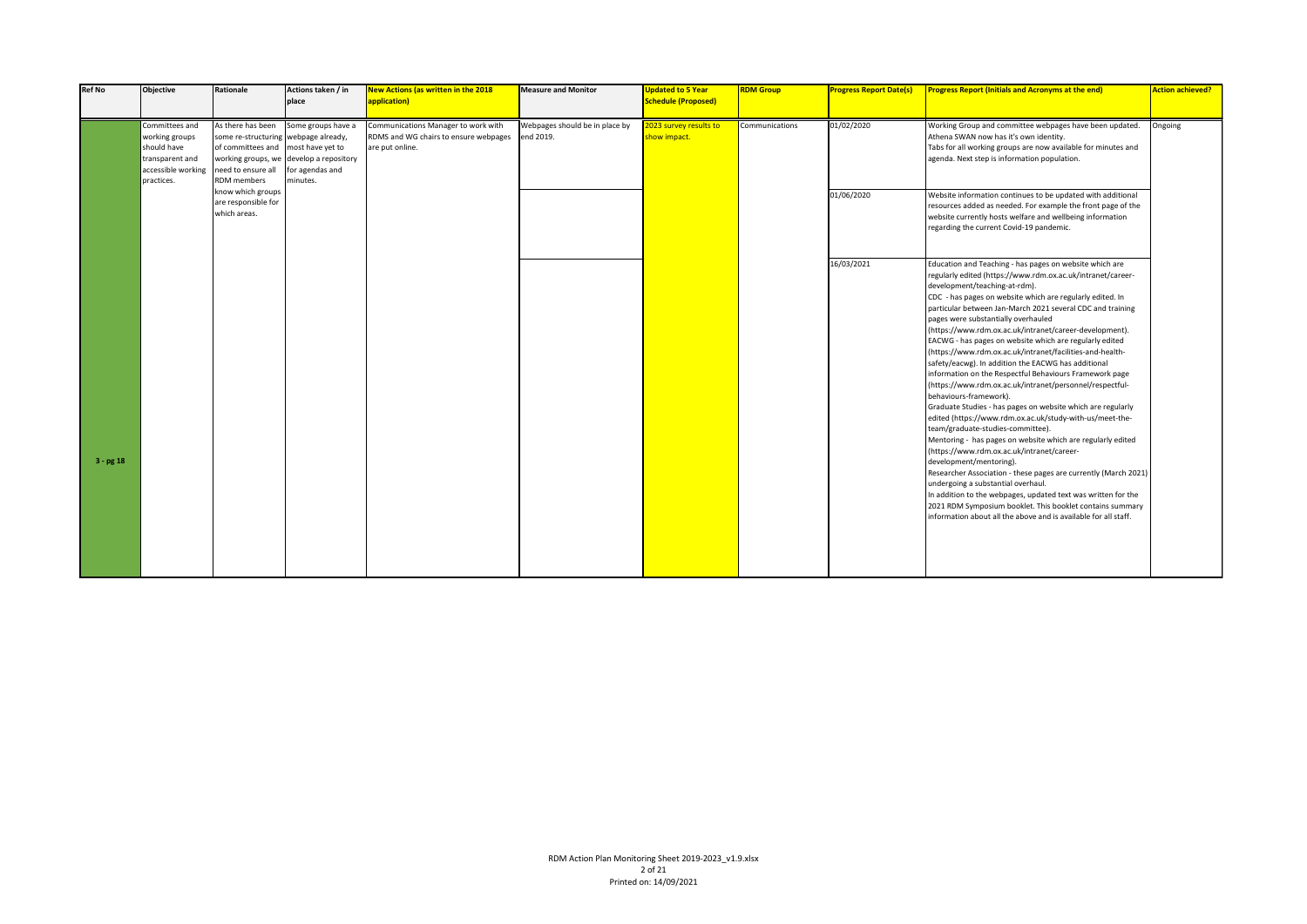| <b>Ref No</b> | <b>Objective</b>                                                            | Rationale                                                                                                                                                                        | Actions taken / in<br>place                                                                                      | New Actions (as written in the 2018<br>application)                                                                                                                                                                                                                                                                        | <b>Measure and Monitor</b>                                                                                                                                                           | <b>Updated to 5 Year</b><br><b>Schedule (Proposed)</b> | <b>RDM Group</b>     | <b>Progress Report Date(s)</b> | <b>Progress Report (Initials and Acronyms at the end)</b>                                                                                                                                                                                                                                                                                                                                                                                     | <b>Action achieved?</b> |
|---------------|-----------------------------------------------------------------------------|----------------------------------------------------------------------------------------------------------------------------------------------------------------------------------|------------------------------------------------------------------------------------------------------------------|----------------------------------------------------------------------------------------------------------------------------------------------------------------------------------------------------------------------------------------------------------------------------------------------------------------------------|--------------------------------------------------------------------------------------------------------------------------------------------------------------------------------------|--------------------------------------------------------|----------------------|--------------------------------|-----------------------------------------------------------------------------------------------------------------------------------------------------------------------------------------------------------------------------------------------------------------------------------------------------------------------------------------------------------------------------------------------------------------------------------------------|-------------------------|
|               |                                                                             |                                                                                                                                                                                  |                                                                                                                  | Put agendas and minutes for all WG on<br>website.                                                                                                                                                                                                                                                                          | In future surveys ask additional Q.<br>'Management and Committee<br>processes are clear and<br>transparent in RDM" and aim for<br>50% positive responses in 2020<br>and 75% in 2022. |                                                        |                      |                                | At the present time, whilst the groups and committees update<br>their webpages regularly, none put up agenda / minutes of<br>meetings on the website.<br>Next staff survey is due in Trinity 2021. Charlotte Smith to use<br>results to see if this is still required / feasible.                                                                                                                                                             |                         |
|               |                                                                             |                                                                                                                                                                                  |                                                                                                                  | Pilot open Committee and WG meetings.                                                                                                                                                                                                                                                                                      |                                                                                                                                                                                      |                                                        |                      | 01/02/2020                     | Agreed during the Feb-20 SAT Meeting that future SAT Meetings<br>would be open to all.                                                                                                                                                                                                                                                                                                                                                        |                         |
|               |                                                                             |                                                                                                                                                                                  |                                                                                                                  |                                                                                                                                                                                                                                                                                                                            |                                                                                                                                                                                      |                                                        |                      | 01/06/2020                     | Current Covid-19 situation means meetings are online, hopefully<br>will be opened to all when we get back to 'in-person' meetings.                                                                                                                                                                                                                                                                                                            |                         |
|               |                                                                             |                                                                                                                                                                                  |                                                                                                                  |                                                                                                                                                                                                                                                                                                                            |                                                                                                                                                                                      |                                                        |                      | 16/03/2021                     | So far two Athena SWAN SAT meetings have been advertised in<br>the RDM weekly bulletin. All staff and students have been<br>invited to attend the online SAT meetings. So far none have<br>accepted the invitation. Invitations will continue for the rest of<br>2021 and then be re-assessed.                                                                                                                                                |                         |
|               | Increase the<br>response rate for<br>biennial staff and<br>student surveys. | o demonstrate<br>engagement with<br>the self-assessment 2014, with high<br>process.<br>A high response<br>rate gives a more<br>accurate measure<br>of qualitative<br>assessment. | Biennial surveys have<br>taken place since<br>response rates.                                                    | Conduct staff and student surveys in 2020<br>and 2022.                                                                                                                                                                                                                                                                     | By 2022, increasing the response<br>rates:<br>Staff from 75% (2018) to 80%<br>Student from 71% (2018) to 75%.                                                                        | urveys will take place in<br>2021 and 2023             | <b>RDM Strategic</b> | 16/03/2021                     | Due to Covid-19 the staff and student surveys were delayed<br>until 2021. They will take place during Trinity Term.<br>The staff survey is now being run by an external company so<br>with a different methodology the response rates may not be<br>accurately compared.<br>The student surveys will continue to be run by MSD and will take<br>place at the same time as the Staff Survey.                                                   | Ongoing                 |
| $4 - pg 21$   |                                                                             |                                                                                                                                                                                  |                                                                                                                  | Give regular examples of what has changed<br>due to previous survey results, thereby<br>giving respondents' confidence in the<br>process and helping to underline the<br>importance of survey completion.<br>Information will be disseminated via email<br>from Head of Department, in Weekly<br>Bulletin, and on website. |                                                                                                                                                                                      | Ongoing (til 2023 and<br>beyond)                       |                      | 01/02/2020                     | The Respectful Behaviours Framework has been developed in<br>response to survey feedback. It has been sent out for<br>consultation by Divisional Heads, Lead Administrators, Working<br>Groups and the SAT. At the Researchers Symposium in March<br>there will be a final consult before implementation. When<br>distributed it will be clear that it is in response to survey<br>feedback.<br>Further examples of survey response to follow |                         |
|               | Assess the working<br>group and<br>committee<br>structures within<br>RDM.   | Evaluate the<br>strengths and<br>weaknesses of the<br>new RDM working<br>groups/                                                                                                 | In response to RDM<br>consultation, and to<br>strengthen cross-<br>divisional working, the<br>AS Self-Assessment | The Athena SWAN Facilitator will consult<br>with colleagues who have evaluation<br>expertise to develop an accurate<br>assessment plan.                                                                                                                                                                                    | Exact measurements of what<br>success looks like will be developed 2022<br>as part of the assessment action.                                                                         | Report to be completed by RDM Strategic                |                      | 16/03/2021                     | Covid-19 has meant that some surveys and actions have been<br>delayed.<br>This action will be undertaken after the next staff survey has<br>been completed (Trinity 2021) and will be completed by 2022.                                                                                                                                                                                                                                      |                         |
| $5 - pg23$    |                                                                             | committees to<br>ensure they are<br>effective.                                                                                                                                   | team was re-<br>organised in 2018.                                                                               | We will assess the impact of the working<br>group / committee structure model on the<br>effectiveness of implementing EDI and<br>other administrative functions within RDM                                                                                                                                                 | Success will also be defined by<br>assessment starting in Autumn<br>2020 and will be completed and<br>communicated by Easter 2021.                                                   |                                                        |                      |                                |                                                                                                                                                                                                                                                                                                                                                                                                                                               |                         |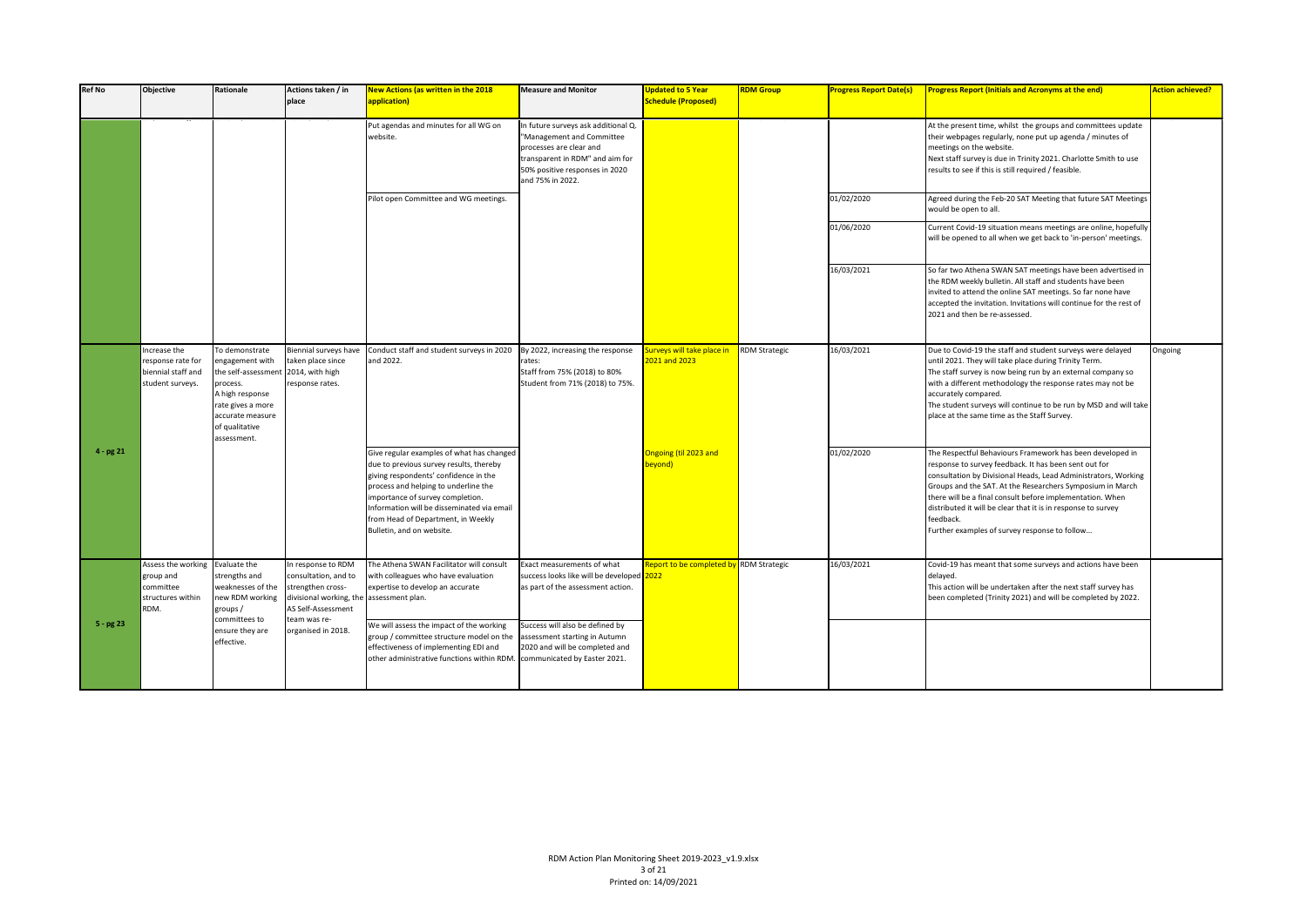| <b>Ref No</b> | <b>Objective</b>                                                                                                                                                  | Rationale                                                                                                                                                                          | Actions taken / in<br>place                                                                                                                                                         | <b>New Actions (as written in the 2018</b><br>application)                                                                                                                                                                                                                                      | <b>Measure and Monitor</b>                                                                                                                                                                                | <b>Updated to 5 Year</b><br><b>Schedule (Proposed)</b>                                             | <b>RDM Group</b>     | <b>Progress Report Date(s)</b> | <b>Progress Report (Initials and Acronyms at the end)</b>                                                                                                                                                                                                                                                                                                                                                                                                                                                                                                       | <b>Action achieved?</b> |
|---------------|-------------------------------------------------------------------------------------------------------------------------------------------------------------------|------------------------------------------------------------------------------------------------------------------------------------------------------------------------------------|-------------------------------------------------------------------------------------------------------------------------------------------------------------------------------------|-------------------------------------------------------------------------------------------------------------------------------------------------------------------------------------------------------------------------------------------------------------------------------------------------|-----------------------------------------------------------------------------------------------------------------------------------------------------------------------------------------------------------|----------------------------------------------------------------------------------------------------|----------------------|--------------------------------|-----------------------------------------------------------------------------------------------------------------------------------------------------------------------------------------------------------------------------------------------------------------------------------------------------------------------------------------------------------------------------------------------------------------------------------------------------------------------------------------------------------------------------------------------------------------|-------------------------|
|               | Ensure the SAT,<br>Athena SWAN<br>Facilitator, DA and<br>HR Officers are<br>working with<br>knowledge and<br>understanding of<br>current EDI<br>research and best | Providing an<br>evidence base for<br>equality, diversity<br>and inclusion (EDI)<br>work is important,<br>the resulting EDI<br>knowledge should<br>make the SAT a<br>more effective | EDI conferences and<br>workshops organised<br>and attended.<br>EDI research<br>disseminated across<br>RDM.<br>The ASF has quarterly<br>meetings with EDI<br>facilitators across the | Arranging a journal club with EDI research<br>pecialists for Athena SWAN practitioners<br>from Oxford. Cascading knowledge gained<br>with the SAT and implementing new<br>initiatives based on this knowledge. Puttin<br>information onto the website, the Weekly<br>Bulletin, and via Twitter. | In September 2019, ask the SAT to<br>reflect and measure their<br>understanding of EDI research to<br>establish a baseline. Ask again in<br>September 2021 to assess the<br>effectiveness of the actions. | irst newsletter to be<br>sued by end 2021.<br>leception of newsletter<br>vill determine frequency. | <b>RDM Strategic</b> | 16/03/2021                     | Charlotte Smith works with colleagues across Oxford on EDI<br>events and initiatives. EDI knowledge is shared typically via the<br>Bulletin, and on occasion via direct mail and meetings. During<br>summer 2020 Charlotte Smith worked with colleagues on HoD<br>email on Black Lives Matter.<br>Charlotte Smith to re-assess action measure and monitor<br>criteria.                                                                                                                                                                                          | Ongoing                 |
|               | practice.                                                                                                                                                         | team.<br>All members of<br>RDM need to know<br>why EDI initiatives<br>are being carried<br>out, and to<br>demonstrate where<br>and when changes                                    | University.<br>The ASF has been in<br>place since 2017 to<br>gather and share EDI<br>expertise.                                                                                     | Curate an online reference list on gender<br>specific research and literature which is<br>accessible to all. Athena SWAN Facilitator<br>to conduct desk research to build library,<br>working with the Communications<br>Manager and EACWG to disseminate.                                      | Library available by 2020.<br>Aim for 20 unique visits to<br>webpage each month by 2021.                                                                                                                  |                                                                                                    |                      | 26/11/2019                     | At the SAT on the 25th November 2019 we agreed we'd start to<br>circulate a monthly EDI newsletter collated by Charlotte Smith.<br>This will be termly and will include some 'instant survey'<br>questions. First to be sent out in January 2020.                                                                                                                                                                                                                                                                                                               |                         |
|               |                                                                                                                                                                   | are being seen,<br>thereby<br>contributing to<br>transparency of<br>decision making<br>across RDM.                                                                                 |                                                                                                                                                                                     |                                                                                                                                                                                                                                                                                                 |                                                                                                                                                                                                           |                                                                                                    |                      | 11/02/2020                     | EDI Newsletter has not yet been sent out - Charlotte Smith to<br>implement this term and discuss frequency with SAT during<br>meeting on Feb 27th.<br>'Instant Survey' questions have been investigated when<br>Charlotte Smith had software demo and met with Lesa Levett in<br>the Nuffield Department of Women's Reproductive Health to<br>discuss Peakon, which is a much more sophisticated system than<br>envisaged. Other ideas to be investigated.                                                                                                      |                         |
| 6 - pg 23     |                                                                                                                                                                   |                                                                                                                                                                                    |                                                                                                                                                                                     |                                                                                                                                                                                                                                                                                                 |                                                                                                                                                                                                           |                                                                                                    |                      | 10/08/2020                     | Charlotte Smith - project has been delayed but during the June<br>SAT meeting it was agreed that the newsletter was still worth<br>implementing. Charlotte Smith to write and distribute.                                                                                                                                                                                                                                                                                                                                                                       |                         |
|               |                                                                                                                                                                   |                                                                                                                                                                                    |                                                                                                                                                                                     |                                                                                                                                                                                                                                                                                                 |                                                                                                                                                                                                           |                                                                                                    |                      | 10/08/2020                     | Using MS Teams, a list of articles was started. Charlotte Smith to<br>consider combining list with newsletter above and distributing<br>PDF newsletter and Teams site. Charlotte Smith to discuss and<br>implement.                                                                                                                                                                                                                                                                                                                                             |                         |
|               |                                                                                                                                                                   |                                                                                                                                                                                    |                                                                                                                                                                                     |                                                                                                                                                                                                                                                                                                 |                                                                                                                                                                                                           |                                                                                                    |                      | 16/03/2021                     | Charlotte Smith - EDI newsletter is still a relevant action but has<br>yet to be started. Charlotte Smith has this as a priority action for<br>2021.<br>Since October 2020 Charlotte Smith has attended numerous<br>workshops and seminars provided by the University of Oxford<br>Centre for Gender and Identity and Subjectivity. This<br>information has been shared with EDI colleagues.<br>Charlotte Smith has publicised four free EDI Pearn-Kandola<br>seminar series (https://pearnkandola.com/webinars/) via<br>Twitter, Teams links and direct mails. |                         |
|               |                                                                                                                                                                   |                                                                                                                                                                                    |                                                                                                                                                                                     | Ask additional EDI question in Biennial<br>surveys or run a focussed survey.                                                                                                                                                                                                                    | Question to be in place for 2020<br>survey, or separate survey<br>undertaken by 2021.                                                                                                                     |                                                                                                    |                      | 10/08/2020                     | It's unlikely there'll be a survey in 2020 - consider adding<br>question to 2021 survey.                                                                                                                                                                                                                                                                                                                                                                                                                                                                        |                         |
|               |                                                                                                                                                                   |                                                                                                                                                                                    |                                                                                                                                                                                     |                                                                                                                                                                                                                                                                                                 |                                                                                                                                                                                                           |                                                                                                    |                      | 16/03/2021                     | The 2021 staff survey is now being run by an external supplier<br>and we are restricted on the questions we can ask. Information<br>to be requested in the Newsletter Action above.                                                                                                                                                                                                                                                                                                                                                                             |                         |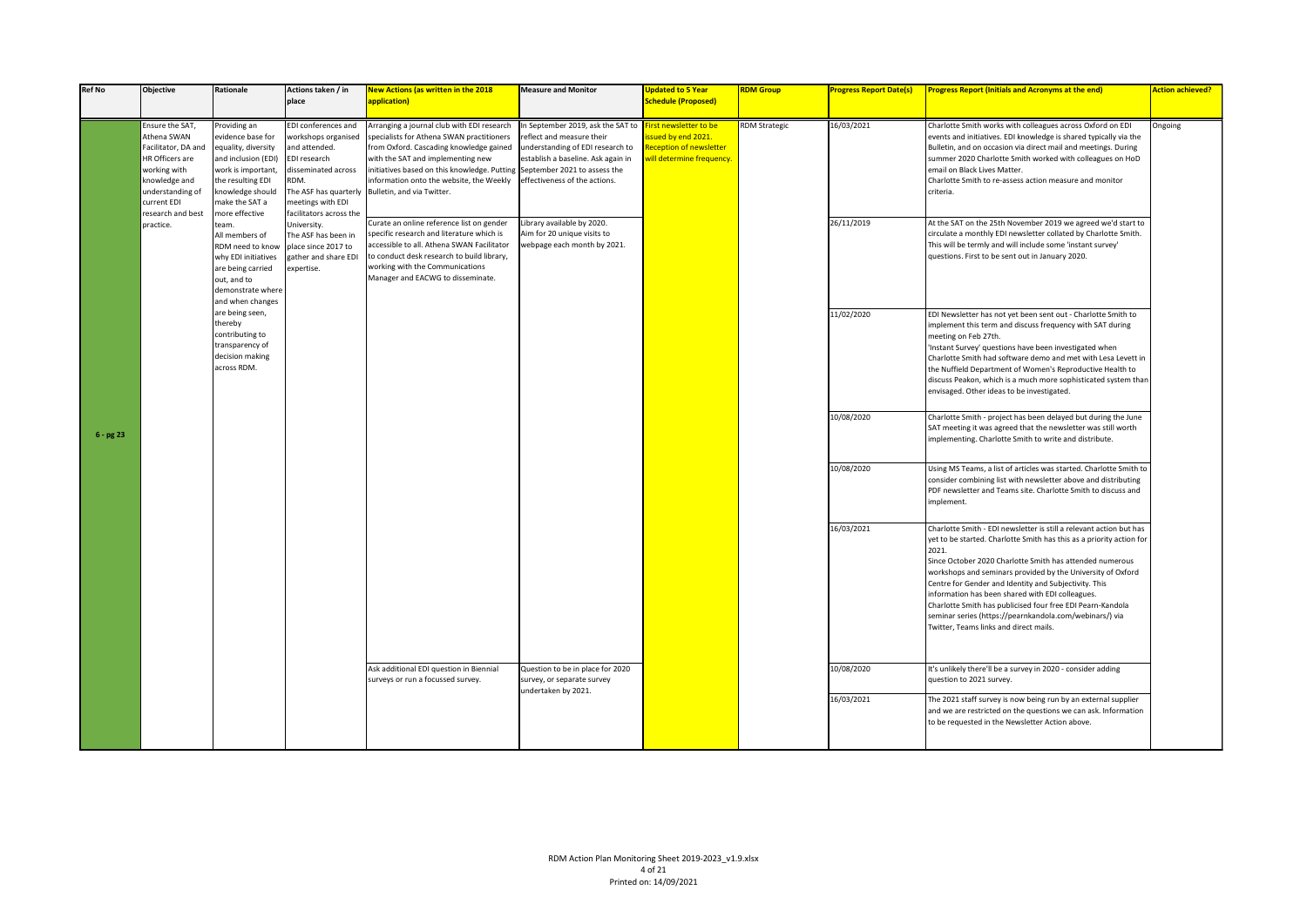| <b>Ref No</b> | Objective                                                                                       | Rationale                                                                                                                                             | Actions taken / in<br>place                                                                                       | <b>New Actions (as written in the 2018</b><br>application)                                                                                                                                         | <b>Measure and Monitor</b>                                                                                                                                                                                                    | <b>Updated to 5 Year</b><br><b>Schedule (Proposed)</b> | <b>RDM Group</b>     | <b>Progress Report Date(s)</b> | <b>Progress Report (Initials and Acronyms at the end)</b>                                                                                                                                                                                                                                                                                                                                                                                                                                                                                                                                                                                                                                                                                                                                             | <b>Action achieved?</b> |
|---------------|-------------------------------------------------------------------------------------------------|-------------------------------------------------------------------------------------------------------------------------------------------------------|-------------------------------------------------------------------------------------------------------------------|----------------------------------------------------------------------------------------------------------------------------------------------------------------------------------------------------|-------------------------------------------------------------------------------------------------------------------------------------------------------------------------------------------------------------------------------|--------------------------------------------------------|----------------------|--------------------------------|-------------------------------------------------------------------------------------------------------------------------------------------------------------------------------------------------------------------------------------------------------------------------------------------------------------------------------------------------------------------------------------------------------------------------------------------------------------------------------------------------------------------------------------------------------------------------------------------------------------------------------------------------------------------------------------------------------------------------------------------------------------------------------------------------------|-------------------------|
|               | This Athena SWAN<br>action plan needs<br>to be updated no<br>less than quarterly.               | Using excel / word<br>nay not be the<br>most efficient                                                                                                | Currently use a<br>spreadsheet on a<br>shared drive which is<br>method of tracking updated by the RDMS reporting. | nvestigate setting up a system (access /<br>project) which would allow multiple user<br>nputs, an easier user interface and better                                                                 | The database needs to be in place NA (Completed)<br>by end of 2019, or continue with<br>excel spreadsheet.<br>Binary success, will work or not                                                                                |                                                        | <b>RDM Strategic</b> | 09/07/2019                     | Charlotte Smith has created this spreadsheet and will demo to<br>the SAT at the meeting on the 09/17/19 for discussion.                                                                                                                                                                                                                                                                                                                                                                                                                                                                                                                                                                                                                                                                               | Completed               |
|               |                                                                                                 | progress against<br>the Athena SWAN<br>action plan, it is<br>also often reliant or                                                                    | team. It is effective<br>but not necessarily<br>efficient.                                                        |                                                                                                                                                                                                    | work.                                                                                                                                                                                                                         |                                                        |                      | 19/11/2019                     | Charlotte Smith has edited spreadsheet and process. Will be<br>demonstrated at SAT on 25/11/19.                                                                                                                                                                                                                                                                                                                                                                                                                                                                                                                                                                                                                                                                                                       |                         |
| 7 - pg 23     |                                                                                                 | one or two people<br>to update the<br>document.<br>When ad-hoc<br>events and<br>activities happen<br>these are recorded<br>on the excel<br>worksheet. |                                                                                                                   |                                                                                                                                                                                                    |                                                                                                                                                                                                                               |                                                        |                      | 26/11/2019                     | At the SAT on 25/11/19 it was agreed that this spreadsheet<br>(with the process listed on the first tab) will be used as an action<br>plan monitoring/assessment sheet for the time being. If future<br>software becomes available then it will be assessed at the time.<br>At meeting on the 25th, it was also agreed that Charlotte Smith<br>would develop and include an action plan summary to be<br>distributed to the SAT before each meeting.                                                                                                                                                                                                                                                                                                                                                  |                         |
| $8 - pg25$    | Monitor for any<br>bias in the graduate potential of any<br>admissions process. bias within the | To remove the<br>graduate<br>admissions process.                                                                                                      | Ongoing data<br>collection and<br>analysis.                                                                       | Continue annual review of postgraduate<br>student admissions data.<br>Identify why student applicants turn down<br>offers and implement new policies to<br>address the reasons, where appropriate. | Admissions and acceptance rates<br>should balance at 50:50 over a five<br>year average.<br>2015-2019 data 54%F Applications,<br>49%F Offers, 46%F Acceptances<br>(updated from application which<br>used the 2014-2018 data). | eviews will continue until Graduate Studies<br>024     |                      | 28/11/2019                     | The final figures for 2019 admissions cycle are as follows:<br>Applications: 53%F:47%M<br>Total offers made: 60%F:40%M<br>Total accepted: 62%F:38%M<br>WIMM Prize offers: 43%F:57%<br>WIMM Prize accepted: 20%F:80%M<br>RDM funded/underwritten offers: 50%F:50%M<br>RDM funded/underwritten accepted: 50%F:50%M<br>Other offers: 69%F:31%F<br>Other accepted: 80%F:20%<br>The bias towards female accepted place is in a large part due to<br>the other offers made and largely in the over-offers made in<br>orer to try to fill the baseline and pool number of places.<br>No reason is recorded for why so many WIMM pize offers<br>declined by women but it is likely to be that they had better<br>financial offers elsewhere or that their preferred supervisors are<br>at other universities. | Ongoing                 |
|               |                                                                                                 |                                                                                                                                                       |                                                                                                                   |                                                                                                                                                                                                    |                                                                                                                                                                                                                               |                                                        |                      | 29/10/2020                     | Admissions figure for 2020 are as follows:<br>Applications: 58%F:42%M<br>Total offers made 52%F:48%M<br>Total accepted (as a % of total accepted) 49%F:51%M<br>WIMM Prize total offers 80%F:20%M<br>(If supernumery WIMM Prize [not funded by Unit] is includes<br>this changes to 73%%F:27%M)<br>WIMM Prize accepted 75%F:25%M (60%F:40%M if<br>supernumerary acceptance is included)<br>RDM Scholars Programme offers and accepts 25%F:75%<br>Final number of students on course 45%F:55%M as of October<br>2020.<br>Those who accepted and withdrew or who were made offers<br>(funded offer) but withdrew before acceptance generally had<br>offers elsewhere in Oxford or other universities.                                                                                                    |                         |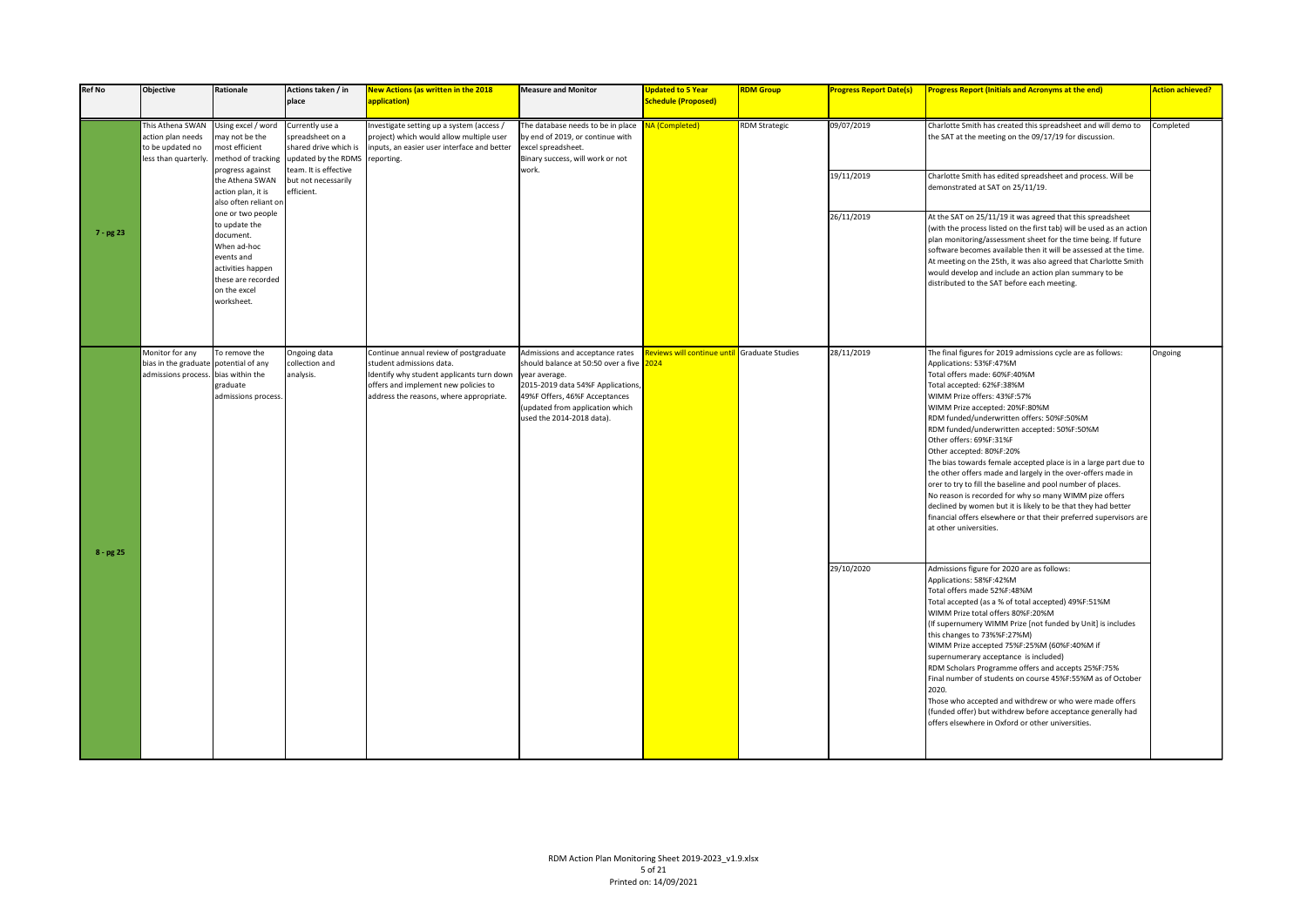| <b>Ref No</b> | <b>Objective</b>                                                                                                                           | Rationale                                                                                                            | Actions taken / in<br>place                                                                                                                | New Actions (as written in the 2018<br>application)                                                                                                         | <b>Measure and Monitor</b>                                                                                                                                                                                                      | <b>Updated to 5 Year</b><br><b>Schedule (Proposed)</b>    | <b>RDM Group</b>     | <b>Progress Report Date(s)</b> | <b>Progress Report (Initials and Acronyms at the end)</b>                                                                                                                                                                                                                                                                                                                                                            | <b>Action achieved?</b> |
|---------------|--------------------------------------------------------------------------------------------------------------------------------------------|----------------------------------------------------------------------------------------------------------------------|--------------------------------------------------------------------------------------------------------------------------------------------|-------------------------------------------------------------------------------------------------------------------------------------------------------------|---------------------------------------------------------------------------------------------------------------------------------------------------------------------------------------------------------------------------------|-----------------------------------------------------------|----------------------|--------------------------------|----------------------------------------------------------------------------------------------------------------------------------------------------------------------------------------------------------------------------------------------------------------------------------------------------------------------------------------------------------------------------------------------------------------------|-------------------------|
|               |                                                                                                                                            |                                                                                                                      |                                                                                                                                            |                                                                                                                                                             |                                                                                                                                                                                                                                 |                                                           |                      | 27/05/2021                     | Jill Walker and RDM Graduate Studies Committee are<br>participating with departments across Oxford and Cambridge<br>for funding from the Office for Students for widening<br>participation, specially regarding BAME PGR students. Outcome<br>of funding grant will be known later this year. Update written by<br>Charlotte Smith                                                                                   |                         |
|               | Collect staff leaver<br>reasons and<br>destinations in a<br>timely and<br>consistent way,<br>including on HR                               | To have confidence<br>in, and understand<br>the reasons why<br>staff leave and<br>what their next<br>destination is. | Leaver reasons are<br>colated quarterly by<br>HR officers, but the<br>multiplicity of reasons<br>and multiple points of<br>entry on the HR | With HR teams, develop a consistent<br>approach to collection and entry of leaver<br>data.                                                                  | Data should be able to be<br>nterrogated directly from the<br>University Database without the<br>need for additional data sources<br>(local spreadsheets).                                                                      | <b>Project assessed and</b><br>ompleted by 2022.          | <b>RDM Strategic</b> | 01/12/2019                     | Proposed consistent leaver reasons discussed with HR officers<br>and Liz Mitchell (from University and Administration Services)                                                                                                                                                                                                                                                                                      | Ongoing                 |
| $9 - pg 39$   | system.                                                                                                                                    |                                                                                                                      | system risks recording<br>reasons being<br>inconsistent.                                                                                   |                                                                                                                                                             |                                                                                                                                                                                                                                 |                                                           |                      | 24/08/2020                     | Lynn Clee has been working with Liz Mitchell and in early 2020<br>piloted an updated Leavers code list within RDM. This work has<br>been taken up by the University 'Building Trust in our Data'<br>project and is expected to roll out further.<br>The tableau data is updated, usually around October each year,<br>so after October 2020 we can have a look to see if the updated<br>list is making a difference. |                         |
|               | Ensure all<br>recruitment<br>exercises are<br>unbiased.                                                                                    | Investigate why<br>more females are<br>appointed to grade<br>6 posts than apply                                      | Frained and balanced<br>selection panels.                                                                                                  | Request other department's recruitment<br>data.                                                                                                             | Grade 6 recruitment data should<br>show no gender bias. Currently<br>Applied 56%F<br>Shortlisted 66%F                                                                                                                           | roject assessed and<br>ompleted by 2022.                  | <b>RDM Strategic</b> | 01/12/2019                     | Summary data from Charlotte Smith for later years looks better   Ongoing<br>at grade 6 compared to AS application                                                                                                                                                                                                                                                                                                    |                         |
| $10 - pg43$   |                                                                                                                                            | or are shortlisted.                                                                                                  |                                                                                                                                            | Re-run recruitment data analysis in 2021<br>when we should have enough data to make<br>the exercise meaningful.                                             | Appointed 76%F.                                                                                                                                                                                                                 |                                                           |                      | 16/03/2021                     | Charlotte Smith to look at the recruitment data in August 2021.                                                                                                                                                                                                                                                                                                                                                      |                         |
|               |                                                                                                                                            |                                                                                                                      |                                                                                                                                            | In response to the 2021 and benchmarking<br>data, develop an additional set of actions.                                                                     |                                                                                                                                                                                                                                 |                                                           |                      | 17/03/2021                     | This will move back to 2022                                                                                                                                                                                                                                                                                                                                                                                          |                         |
|               | Increase the<br>number of female<br>applicants and<br>appointments in<br>senior recruitment<br>exercises, especially<br>female clinicians. | To improve the<br>gender balance at<br>the senior grades.                                                            | There have been som<br>successes in non-<br>clinical RoD and<br>clinical recruitment<br>and promotion.                                     | All search committees will be briefed about<br>the current number of females in these<br>posts and encouraged to proactively<br>identify female applicants. | For Clinical Professorships,<br>currently 16%F applied / 0%F<br>appointed, aim to increase to 30%F<br>applied / 10%F appointed over the<br>next five years. With longer term<br>aim for equity in<br>applications/appointments. | <b>Ongoing as vacancies arise</b><br>until at least 2024) | <b>RDM Strategic</b> | 16/03/2021                     | Charlotte Smith is aware that Lynn Clee has been working with<br>senior appointments when appropriate vacancies have arisen.<br>When Lynn Clee workload allows (post Covid-19 lockdown) a full<br>update will be given.                                                                                                                                                                                              | Ongoing                 |
| $11 - pg43$   |                                                                                                                                            |                                                                                                                      |                                                                                                                                            | For all senior appointments, gender data<br>on search committees will be collected.                                                                         | 40%F membership on recruitment<br>committees.                                                                                                                                                                                   |                                                           |                      | 06/07/2021                     | Alison Banham suggests expanding the actions to also look at<br>reasons why F not appointed and identify steps to help make<br>them more competitive or to improve the feedback they receive<br>to help them next time.                                                                                                                                                                                              |                         |
|               |                                                                                                                                            |                                                                                                                      |                                                                                                                                            | We will use external reviewers if needed to<br>ensure balanced recruitment panels.                                                                          |                                                                                                                                                                                                                                 |                                                           |                      |                                |                                                                                                                                                                                                                                                                                                                                                                                                                      |                         |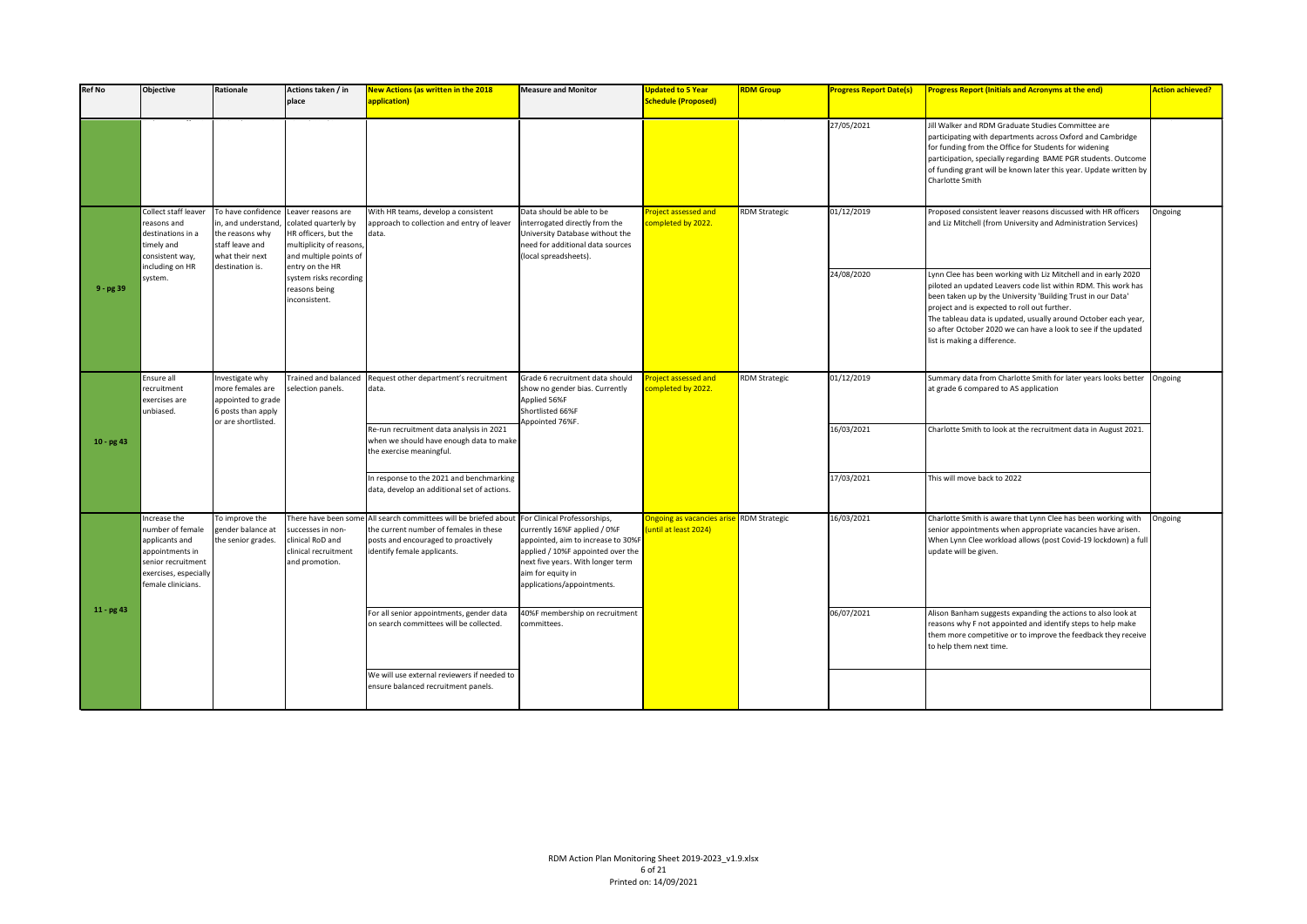| <b>Ref No</b> | Objective                                                                                         | <b>Rationale</b>                                                                                 | Actions taken / in<br>place                                                      | <b>New Actions (as written in the 2018</b><br>application)                                                                                                                                                 | <b>Measure and Monitor</b>                                                                                                           | <b>Updated to 5 Year</b><br><b>Schedule (Proposed)</b>                       | <b>RDM Group</b>     | <b>Progress Report Date(s)</b> | <b>Progress Report (Initials and Acronyms at the end)</b>                                                                                                                                                                                                                  | <b>Action achieved?</b> |
|---------------|---------------------------------------------------------------------------------------------------|--------------------------------------------------------------------------------------------------|----------------------------------------------------------------------------------|------------------------------------------------------------------------------------------------------------------------------------------------------------------------------------------------------------|--------------------------------------------------------------------------------------------------------------------------------------|------------------------------------------------------------------------------|----------------------|--------------------------------|----------------------------------------------------------------------------------------------------------------------------------------------------------------------------------------------------------------------------------------------------------------------------|-------------------------|
|               | Further strengthen<br>and embed the<br>induction process,<br>using new tools and across RDM.      | To ensure a<br>comprehensive and<br>consistent process                                           | Processes<br>standardised across<br>RDM with 3 month<br>follow-up.               | Consult with other departments who have<br>set up online inductions and add to our<br>website.                                                                                                             | Pages online.<br>Ask questions regarding<br>effectiveness of new pages, either<br>in next biennial survey, or run                    | <b>Project assessed and</b><br>ompleted by end 2021.                         | <b>RDM Strategic</b> | 26/11/2019<br>10/08/2020       | Felicity Green has taken this on as a project reporting to Lynn<br>Clee.<br>Charlotte Smith - Due to Covid-19 this project timeline has been                                                                                                                               | Ongoing                 |
|               | software as they<br>become available.<br>Continue to assess<br>for effectiveness                  |                                                                                                  | Factsheets have been<br>created.                                                 |                                                                                                                                                                                                            | specific survey on inductions.<br>New webpages/system so no<br>baseline data available.                                              |                                                                              |                      |                                | extended - Felicity Green will continue as time permits.                                                                                                                                                                                                                   |                         |
| $12 - pg 45$  | and ensure no bias<br>merges.                                                                     |                                                                                                  |                                                                                  |                                                                                                                                                                                                            |                                                                                                                                      |                                                                              |                      | 16/03/2021                     | Felicity Green and Charvy Narain have set up templates for<br>online induction and content is being populated. Project is<br>ongoing. Accurate assessment will be undertaken in 2022(or 23)<br>survey.                                                                     |                         |
|               |                                                                                                   |                                                                                                  |                                                                                  |                                                                                                                                                                                                            |                                                                                                                                      |                                                                              |                      |                                |                                                                                                                                                                                                                                                                            |                         |
|               | Assess the long-<br>term impact of<br>induction on the<br>career lifecycles of<br>females in RDM. | Induction is one<br>part of the career<br>lifecycle which will<br>have a long lasting<br>impact. | Objective setting<br>neetings.                                                   | Follow up with new group leaders six<br>months after their inductions have taken<br>place.                                                                                                                 | All new group leaders should<br>receive their six-month follow up<br>by 2020.<br>New feedback process should be in<br>place by 2020. | Project ongoing.<br><b>Outcomes to be assessed</b><br>before or during 2024. | <b>RDM Strategic</b> | 25/05/2021                     | There has been a lack of face to face / formal follow ups over<br>the last 18 months due lack of time in offices and changes in<br>RDMS staffing.<br>Update written by Charlotte Smith                                                                                     | Ongoing                 |
|               |                                                                                                   |                                                                                                  | HR and survey follow                                                             |                                                                                                                                                                                                            |                                                                                                                                      |                                                                              |                      |                                |                                                                                                                                                                                                                                                                            |                         |
| $13 - pg45$   |                                                                                                   |                                                                                                  | Evaluation of PI<br>inductions has been<br>completed via the<br>staff survey and | To deepen our understanding and ensure<br>consistency we will develop a more<br>detailed feedback process to evaluate<br>inductions.                                                                       |                                                                                                                                      |                                                                              |                      |                                |                                                                                                                                                                                                                                                                            |                         |
|               |                                                                                                   |                                                                                                  | annahiva letahaan                                                                | Following direct feedback, part of the PI<br>induction process will now be completed in<br>a group, to enable greater integration of<br>PIs across different divisions of RDM, after<br>each RoD exercise. |                                                                                                                                      |                                                                              |                      | 25/05/2021                     | Formal induction process to be re-evaluated once new ways of<br>working established and there is a return to on-site working for<br>more staff. In the meantime Ruth McCaffrey/Charlotte Smith<br>will set up a meeting for new PI's.<br>Update written by Charlotte Smith |                         |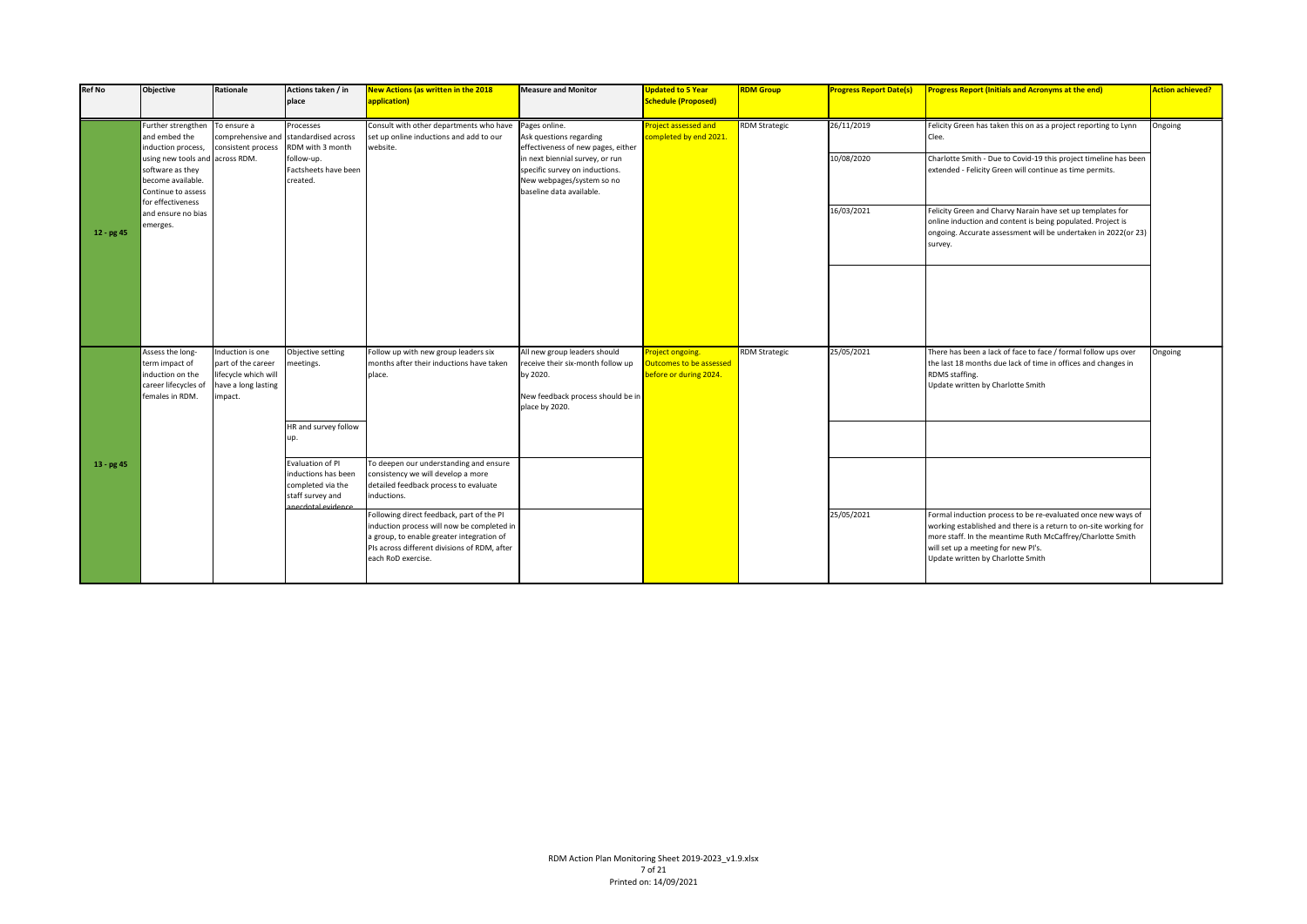| <b>Ref No</b> | Objective                                                                                                             | Rationale                                                                                                                            | Actions taken / in<br>place | New Actions (as written in the 2018<br>application)                                                                                                                                                                                                                | <b>Measure and Monitor</b>                                                                                                                                                                                                                                                                                                                  | <b>Updated to 5 Year</b><br><b>Schedule (Proposed)</b>             | <b>RDM Group</b> | <b>Progress Report Date(s)</b> | <b>Progress Report (Initials and Acronyms at the end)</b>                                                                                                                                                                                                                                                                                                                                                                                                                                                                                                                                                                                                                                                                                                                                                                                                                                                                                                                                                                                                                                                                                                           | <b>Action achieved?</b> |
|---------------|-----------------------------------------------------------------------------------------------------------------------|--------------------------------------------------------------------------------------------------------------------------------------|-----------------------------|--------------------------------------------------------------------------------------------------------------------------------------------------------------------------------------------------------------------------------------------------------------------|---------------------------------------------------------------------------------------------------------------------------------------------------------------------------------------------------------------------------------------------------------------------------------------------------------------------------------------------|--------------------------------------------------------------------|------------------|--------------------------------|---------------------------------------------------------------------------------------------------------------------------------------------------------------------------------------------------------------------------------------------------------------------------------------------------------------------------------------------------------------------------------------------------------------------------------------------------------------------------------------------------------------------------------------------------------------------------------------------------------------------------------------------------------------------------------------------------------------------------------------------------------------------------------------------------------------------------------------------------------------------------------------------------------------------------------------------------------------------------------------------------------------------------------------------------------------------------------------------------------------------------------------------------------------------|-------------------------|
|               | Ensure there is a<br>pipeline of female<br>researchers and<br>academics to<br>progress into more<br>senior positions. | To ensure that over CDC<br>time, RDM has an<br>increased number<br>of female<br>academics and<br>researchers in<br>senior positions. | LDP<br>Support of RoD       | Using internal and HR databases to get a<br>list of names the Head of Department,<br>Division Heads, Head of Administration an<br>Finance, Divisional Administrators and<br>Research Strategy Coordinator will assess a<br>list of female researchers annually to: | Currently we have 23F PI (27%).<br>We will increase this number by 1-<br>2 per annum. So by 2024 this<br>number will be at least 28F, and<br>could be 33F.<br>The dry run will establish the<br>current eligible staff and give us a<br>baseline. We expect the actions to<br>provide an as yet undetermined<br>ncrease from this baseline. | oject ongoing.<br>utcomes to be assessed<br>pefore or during 2024. | CDC              | 19/09/2019                     | Leadership workshop for young PI's, organised by Marella De<br>Bruijn. RDM paid for external consultants Hfp Consulting, who<br>run the well regarded EMBO PI training course to run a bespoke<br>course for Pis within RDM and 2 other departments. 17 (9F8M)<br>attendees attended 3 day course from 17-19th Sept 2019.<br>Feedback was unamiously good from all. There are some<br>excellent quotes in the feedback which may be useful for the<br>course. Charlotte Smith/Jill Walker have this information.                                                                                                                                                                                                                                                                                                                                                                                                                                                                                                                                                                                                                                                    | Ongoing                 |
|               |                                                                                                                       |                                                                                                                                      |                             | * Assess and support for RoD exercises.                                                                                                                                                                                                                            |                                                                                                                                                                                                                                                                                                                                             |                                                                    |                  | 01/09/2020                     | In 2020 all eligible PIs (current Associate Profs) were considered<br>by the HoD and the Heads of Divisions for RoD. 3 were<br>supported to apply (2F, 1M). The 2 F had been unsuccessful in<br>2019 and they were given support with their applications by<br>HoD. Outcome pending (delayed due to Covid-19)                                                                                                                                                                                                                                                                                                                                                                                                                                                                                                                                                                                                                                                                                                                                                                                                                                                       |                         |
|               |                                                                                                                       |                                                                                                                                      |                             |                                                                                                                                                                                                                                                                    |                                                                                                                                                                                                                                                                                                                                             |                                                                    |                  | 25/05/2021                     | Ruth McCaffrey, Hugh Watkins used databases to assess all<br>potential candidates for RoD in 2021.<br>For Associate Prof - all candidates approached RDM directly<br>after the call was put out. 5M/6F submitted.<br>For RDM PI - Ruth McCaffrey approached 3F/4M to apply. In<br>total 11 applied, 2M not awarded this year.<br>Update written by Charlotte Smith                                                                                                                                                                                                                                                                                                                                                                                                                                                                                                                                                                                                                                                                                                                                                                                                  |                         |
| 14 - pg 50    |                                                                                                                       |                                                                                                                                      |                             | Identify those who should be re-graded<br>or put forward for awards of excellence.                                                                                                                                                                                 |                                                                                                                                                                                                                                                                                                                                             |                                                                    |                  | 01/09/2020                     | During the 2020 Reward and Recognition scheme, each Division<br>was asked to look at all their staff and decide who should be put<br>forward and who should be re-graded. Need to get data                                                                                                                                                                                                                                                                                                                                                                                                                                                                                                                                                                                                                                                                                                                                                                                                                                                                                                                                                                          |                         |
|               |                                                                                                                       |                                                                                                                                      |                             | Identify senior PDRAs, contacting them<br>and discussing individual career plans and<br>uggesting suitable fellowships.                                                                                                                                            |                                                                                                                                                                                                                                                                                                                                             |                                                                    |                  | 25/05/2021                     | Ruth McCaffrey and team have been working consistently<br>throughout the last year to ensure PDRA's are aware of career<br>development support. Individuals are now approaching with<br>regularity.                                                                                                                                                                                                                                                                                                                                                                                                                                                                                                                                                                                                                                                                                                                                                                                                                                                                                                                                                                 |                         |
|               |                                                                                                                       |                                                                                                                                      |                             | In 2019 there will be a 'dry run' for REF<br>2021. We will use this to identify those<br>would may need additional support to be<br>returned for the next REF exercise.                                                                                            |                                                                                                                                                                                                                                                                                                                                             |                                                                    |                  | 01/09/2020                     | Every researcher was evaluated against the eligibility criteria for<br>REF to determine who was eligible. In the dry run (July 2019),<br>108 researchers were identified as REF eligible, 32 F (30%), 76 M<br>(70%). Of these, 19 researchers have since left the dept. (moved<br>away or retired) or died (6F, 13 M).<br>As of Sept 2020, RDM now has 117 identified as eligible for REF<br>40 F (34%), 77 M (66%).<br>So between July 2019 and Sept 2020, 29 new researchers were<br>identified as eligible for REF (by RSC) - of these 14 F, 15 M. 4<br>were new PIs who had joined RDM (1 F, 3 M), 9 had secured<br>recent funding or got a URL title (6F, 3 M), 10 were existing<br>researchers in the dept. who had not initially been identified as<br>eligible (5 F, 5 M) and 6 held fellowships that were deemed to<br>make them REF returnable (2 F, 4 M).<br>Of the 117 being returned, 71 are currently PIs in RDM (17 F, 54<br>M) and 46 are not PIs (23 F, 23 M). These 46 researchers are on<br>the path to becoming PIs and its very encouraging to see that<br>half of them are F. We have a good pipeline of female up and<br>coming researchers. |                         |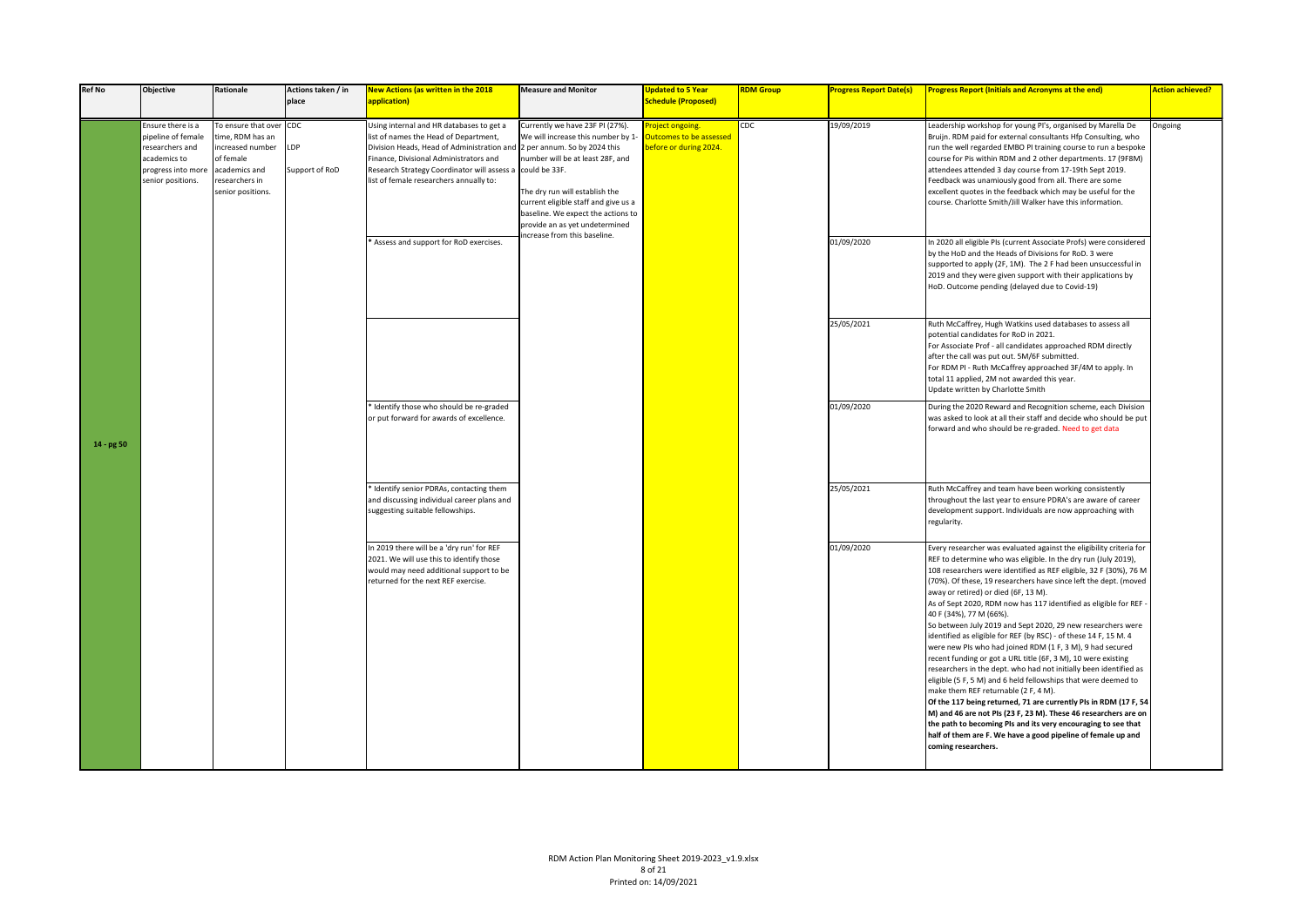| <b>Ref No</b> | <b>Objective</b>                                                                                                      | Rationale                                                                                                                                                  | Actions taken / in<br>place                                                     | New Actions (as written in the 2018<br>application)                                                                                                               | <b>Measure and Monitor</b>                                                                                                                                   | <b>Updated to 5 Year</b><br><b>Schedule (Proposed)</b>                                                   | <b>RDM Group</b> | <b>Progress Report Date(s)</b> | <b>Progress Report (Initials and Acronyms at the end)</b>                                                                                                                                                                                                                                                                                                                                                                                                                                                                                                                                        | <b>Action achieved?</b> |
|---------------|-----------------------------------------------------------------------------------------------------------------------|------------------------------------------------------------------------------------------------------------------------------------------------------------|---------------------------------------------------------------------------------|-------------------------------------------------------------------------------------------------------------------------------------------------------------------|--------------------------------------------------------------------------------------------------------------------------------------------------------------|----------------------------------------------------------------------------------------------------------|------------------|--------------------------------|--------------------------------------------------------------------------------------------------------------------------------------------------------------------------------------------------------------------------------------------------------------------------------------------------------------------------------------------------------------------------------------------------------------------------------------------------------------------------------------------------------------------------------------------------------------------------------------------------|-------------------------|
|               | Disseminate<br>knowledge gained<br>by women who<br>undertook the WTI                                                  | Use the knowledge<br>gained from the<br>WTL to increase the<br>knowledge and                                                                               | Sending 2 women per<br>annum on the WTL<br>programme.<br>Pilot 'Developing your | Continue to identify and pay for individuals<br>to attend WTL.                                                                                                    | RDM to support and pay for 2<br>attendees per annum to attend<br>WTL (or similar course).                                                                    | roject ongoing.<br>Outcomes to be assessed<br>before or during 2024.                                     | CDC              | 31/07/2019                     | 2019 Attendees are Catherine Porcher and Anne Goriely<br>2020 attendees are Amanda Alder and Stella Keeble (TBC)                                                                                                                                                                                                                                                                                                                                                                                                                                                                                 | Ongoing                 |
|               | programme.                                                                                                            | confidence of<br>women in RDM to<br>develop their<br>careers.                                                                                              | Career' workshop.                                                               | Previous WTL attendees will develop a<br>bespoke workshop for all staff, based on<br>key concepts from the WTL course, to help<br>support career development.     | Career workshop runs once per<br>annum.                                                                                                                      |                                                                                                          |                  | 01/09/2020                     | Pilot course was run for research staff in 2018 (Leanne Hodson<br>and Ruth McCaffrey designed and ran the course). It will be re-<br>refreshed and re-focused and will be run once Covid-19<br>restrictions have lifted.                                                                                                                                                                                                                                                                                                                                                                         |                         |
| $15 - pg 57$  |                                                                                                                       |                                                                                                                                                            |                                                                                 |                                                                                                                                                                   |                                                                                                                                                              |                                                                                                          |                  | 25/05/2021                     | Ruth McCaffrey does not have capacity at the current time to re-<br>run the course or co-ordinate with WTL attendees. Charlotte<br>Smith will ask if Alison Banham is interested and if so to arrange<br>a meeting.<br>Update written by Charlotte Smith                                                                                                                                                                                                                                                                                                                                         |                         |
|               |                                                                                                                       |                                                                                                                                                            |                                                                                 | Will be open to all with the CDC and<br>Research Strategy Coordinator having a<br>focus on women at career transition<br>points.                                  |                                                                                                                                                              |                                                                                                          |                  |                                |                                                                                                                                                                                                                                                                                                                                                                                                                                                                                                                                                                                                  |                         |
|               | All staff should feel<br>comfortable<br>discussing their<br>training needs with<br>their managers and<br>supervisors. | To ensure that<br>personal career<br>needs, especially of<br>female staff, are<br>given appropriate<br>priority alongside<br>research group<br>objectives. | Development<br>programme has been<br>developed and is oper<br>to all staff.     | The RDM Learning and Implementation and communication of<br>MSD recommendation that research staff<br>are allocated a minimum of five days<br>training per annum. | 2020 PDR form to be updated to<br>allow for monitoring.                                                                                                      | PDR updates now taking<br>place in 2022, baseline to<br>be established in 2022 and<br>reviewed by 2023/4 | CDC              | 15/09/2020                     | Online 2020 PDR Form was kept the same, paper forms have<br>also been kept the same.<br>At the MSD level there is a discussion on implementing a new<br>training monitoring system so that we can accurately record<br>who has undertaken University courses.                                                                                                                                                                                                                                                                                                                                    | Ongoing                 |
| $16 - pg 57$  |                                                                                                                       |                                                                                                                                                            |                                                                                 |                                                                                                                                                                   | 2021 PDR reporting to establish<br>uptake level and establish baseline<br>data.                                                                              |                                                                                                          |                  | 16/03/2021                     | Charlotte Smith has been working on PDR with HR colleagues<br>across RDM and across the University.<br>After an internal assessment it was agreed with RDM HR<br>colleagues then when the online PDR Simitive system is<br>upgraded this year, we will work with colleagues to roll out<br>further within RDM. The upgrade will allow us to customise the<br>forms more easily.<br>Charlotte Smith will continue to work with central university<br>colleagues in POD to look at PDR more generally and how the<br>systems can be integrated to allow for better monitoring of<br>training data. |                         |
|               |                                                                                                                       |                                                                                                                                                            |                                                                                 |                                                                                                                                                                   | Decrease the Gender Gap shown in 2021 and 2023 surveys to<br>the 2018 survey data for the<br>questions 'You feel comfortable<br>discussing your training and | be assessed for changes.                                                                                 |                  | 16/03/2021                     | See above update                                                                                                                                                                                                                                                                                                                                                                                                                                                                                                                                                                                 |                         |
|               |                                                                                                                       |                                                                                                                                                            |                                                                                 |                                                                                                                                                                   | development needs with your line<br>manager/supervisor?' Currently<br>ACARES 75%F / 88%M, by 2024<br>survey both should be equal and<br>above 85%.           |                                                                                                          |                  | 16/03/2021                     | Next survey will take place in trinity term 2021 and we can<br>assess progress at this point.                                                                                                                                                                                                                                                                                                                                                                                                                                                                                                    |                         |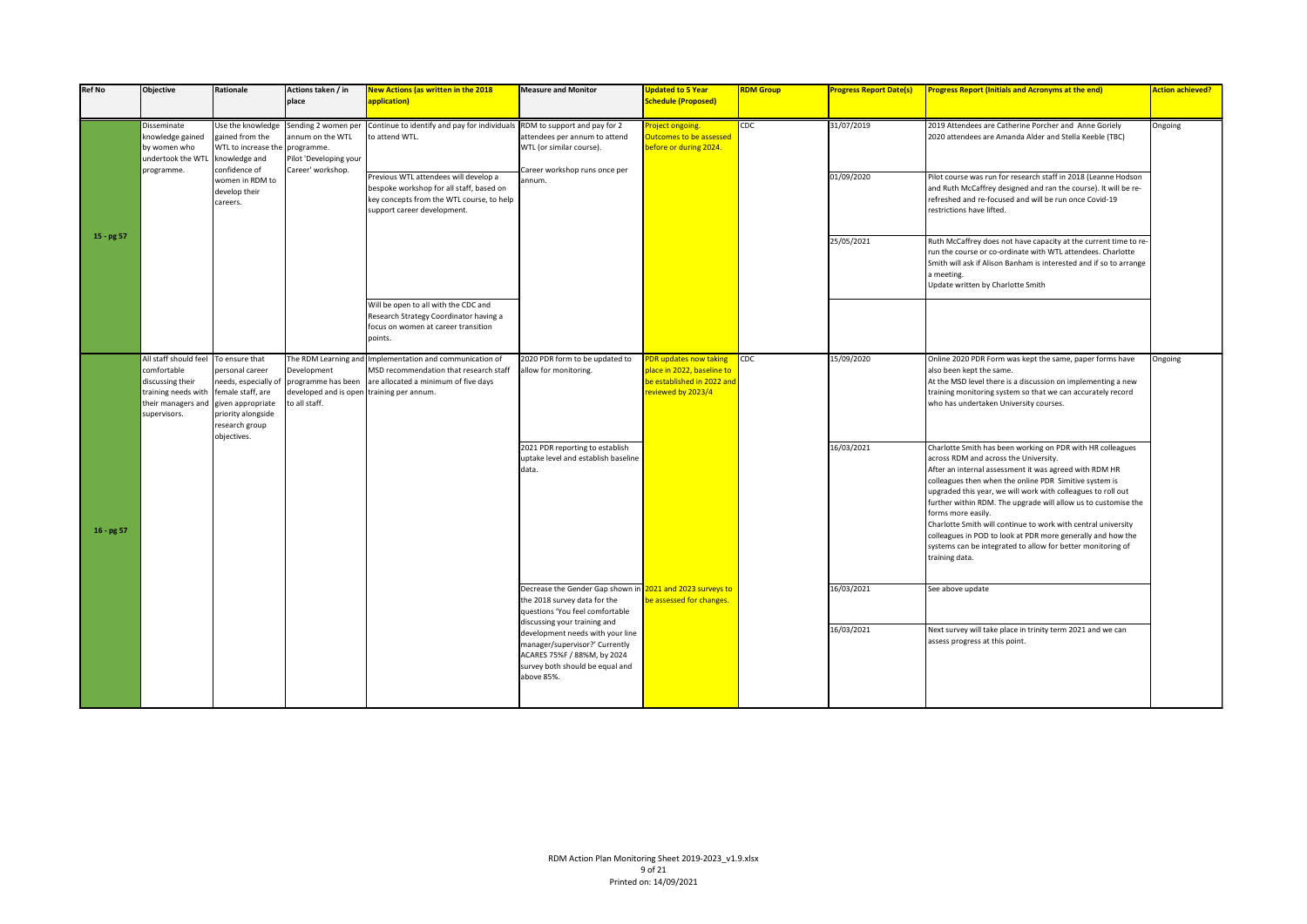| <b>Ref No</b> | Objective                                                                                                                       | <b>Rationale</b>                                                                                      | Actions taken / in<br>place      | <b>New Actions (as written in the 2018</b><br>application)                                                                                                     | <b>Measure and Monitor</b>                                                                                                                | <b>Updated to 5 Year</b><br>Schedule (Proposed)      | <b>RDM Group</b>     | <b>Progress Report Date(s)</b> | <b>Progress Report (Initials and Acronyms at the end)</b>                                                                                                                                                                                                                                                                                                                                                                                                                                                                                                                                                                                | <b>Action achieved?</b> |
|---------------|---------------------------------------------------------------------------------------------------------------------------------|-------------------------------------------------------------------------------------------------------|----------------------------------|----------------------------------------------------------------------------------------------------------------------------------------------------------------|-------------------------------------------------------------------------------------------------------------------------------------------|------------------------------------------------------|----------------------|--------------------------------|------------------------------------------------------------------------------------------------------------------------------------------------------------------------------------------------------------------------------------------------------------------------------------------------------------------------------------------------------------------------------------------------------------------------------------------------------------------------------------------------------------------------------------------------------------------------------------------------------------------------------------------|-------------------------|
|               | Automated<br>reporting on PDR<br>uptake. For this<br>application the staff make PDR<br>survey has been                          | Moving from a<br>manual to an on-<br>line process should<br>administration                            | Piloting online PDR<br>Software. | Review pilot at the end of the two year<br>period, consulting with participants on the specific success measures to<br>strengths and weaknesses of the system. | Review team will need to discuss<br>ensure viability of software before<br>making a decision on whether to<br>roll out to the department. | Ipdated timeline, review<br>to be completed by 2022. | <b>RDM Strategic</b> | 26/11/2019                     | Charlotte Smith and Helen Oldham have been working on<br>assessing the current PDR software and process. They have<br>spoken to IT services and Finance (who use Actus and Purple<br>Cubed) and Sharon Neal.                                                                                                                                                                                                                                                                                                                                                                                                                             | Ongoing                 |
|               | used to report on<br>PDR uptake. The<br>purchase of the<br>online PDR system<br>will allow<br>automated<br>reporting of uptake. | easier for<br>individuals and HR<br>teams, and ensure<br>more accurate<br>recording and<br>reporting. |                                  |                                                                                                                                                                |                                                                                                                                           |                                                      |                      | 10/08/2020                     | Due to constraints from Covid-19 we will continue using the<br>Simitive system as a pilot along with paper based forms for the<br>rest of 2020/21. The survey below will help form a judgement on<br>what the best course of action will be.<br>It is unlikely that there will be a full staff survey this year (2020).                                                                                                                                                                                                                                                                                                                  |                         |
| 17 - pg 59    |                                                                                                                                 |                                                                                                       |                                  |                                                                                                                                                                |                                                                                                                                           |                                                      |                      | 16/03/2021                     | (Updated copied from above).<br>Charlotte Smith has been working on PDR with HR colleagues<br>across RDM and across the University.<br>After an internal assessment it was agreed with RDM HR<br>colleagues then when the online PDR Simitive system is<br>upgraded this year, we will we will work with colleagues to roll<br>out further within RDM. The upgrade will allow us to customise<br>the forms more easily.<br>Charlotte Smith will continue to work with central university<br>colleagues in POD to look at PDR more generally and how the<br>systems can be integrated to allow for better monitoring of<br>training data. |                         |
|               |                                                                                                                                 |                                                                                                       |                                  | Consult with other departments using the<br>same software who have achieved high<br>completion and satisfaction rates (e.g.<br>Psychiatry).                    |                                                                                                                                           |                                                      |                      | 26/11/2019                     | Charlotte Smith, Lynn Clee and Helen Oldham met with<br>Psychiatry and talked to other departments about PDR. Psy have<br>a high return rate and find the reporting useful. Unsure yet of<br>long term staff satisfaction rates with the online system. Further<br>reports will completed in the action above.                                                                                                                                                                                                                                                                                                                           |                         |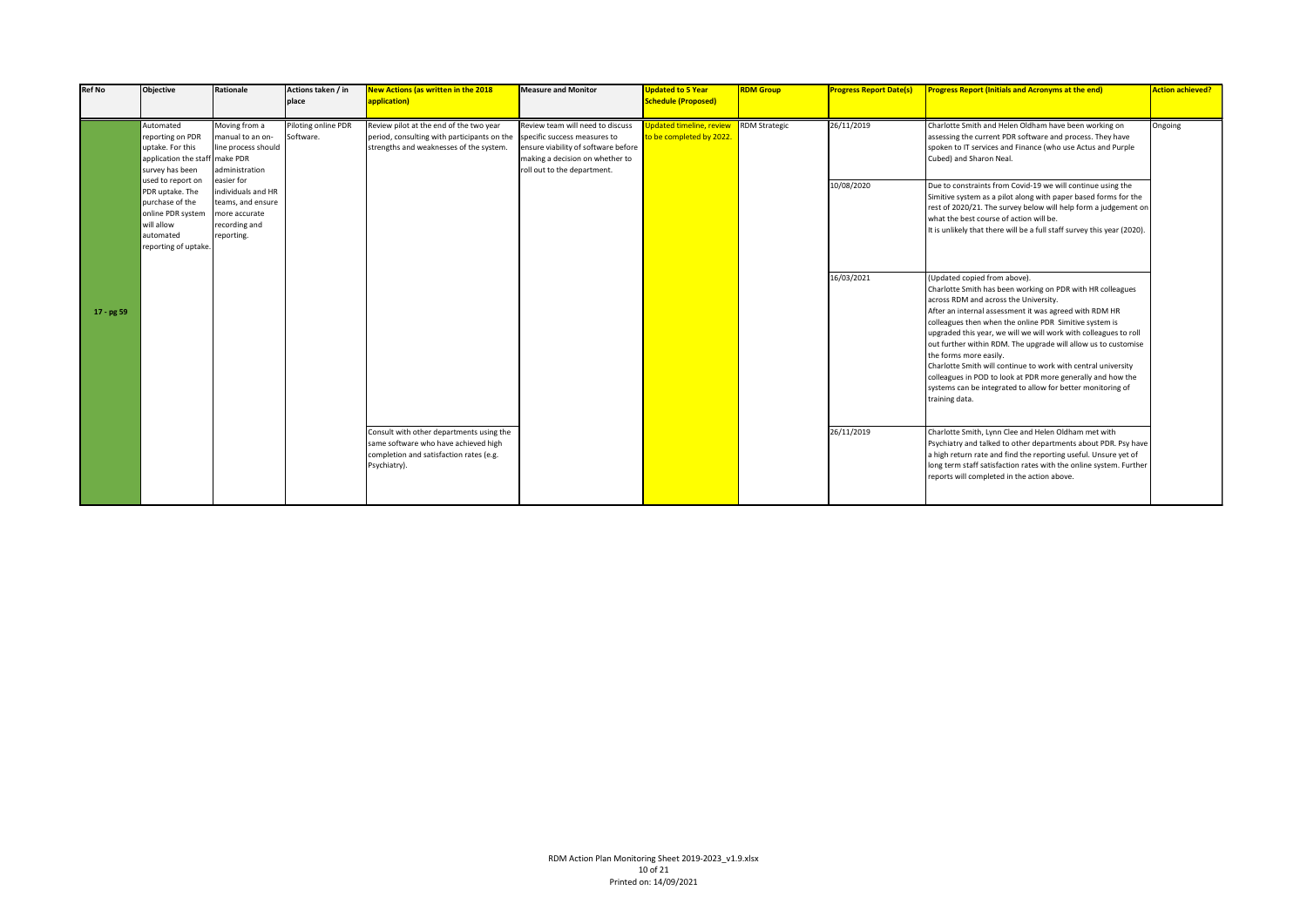| <b>Ref No</b> | <b>Objective</b>                                                                                                                                          | <b>Rationale</b>                                                                                    | Actions taken / in<br>place                               | <b>New Actions (as written in the 2018</b><br>application)                                                                                                                                                            | <b>Measure and Monitor</b>                                                                                                                                                                                                                             | <b>Updated to 5 Year</b><br><b>Schedule (Proposed)</b>                              | <b>RDM Group</b> | <b>Progress Report Date(s)</b> | <b>Progress Report (Initials and Acronyms at the end)</b>                                                                                                                                                                                                                                                                                                                                                                                                                                                                                                                                                                                                                                                                                                                                                                                                                                                                                        | <b>Action achieved?</b> |
|---------------|-----------------------------------------------------------------------------------------------------------------------------------------------------------|-----------------------------------------------------------------------------------------------------|-----------------------------------------------------------|-----------------------------------------------------------------------------------------------------------------------------------------------------------------------------------------------------------------------|--------------------------------------------------------------------------------------------------------------------------------------------------------------------------------------------------------------------------------------------------------|-------------------------------------------------------------------------------------|------------------|--------------------------------|--------------------------------------------------------------------------------------------------------------------------------------------------------------------------------------------------------------------------------------------------------------------------------------------------------------------------------------------------------------------------------------------------------------------------------------------------------------------------------------------------------------------------------------------------------------------------------------------------------------------------------------------------------------------------------------------------------------------------------------------------------------------------------------------------------------------------------------------------------------------------------------------------------------------------------------------------|-------------------------|
|               | To ensure<br>appropriate tools<br>and support are<br>provided to staff                                                                                    | effective tool to<br>initiate discussions<br>around career                                          | To ensure PDR is an PDR is a mandatory<br>annual process. | Future surveys will specifically ask<br>reviewers/managers how useful they find<br>PDR (not just reviewees).                                                                                                          | Current Survey Results for<br>reviewees,<br>F ACARES Useful - 83%<br>M ACARES Useful - 88%                                                                                                                                                             | Questions will be asked in RDM Strategic<br>2021 and 2023 surveys.                  |                  | 12/02/2020                     | Charlotte Smith has put together PDR survey for all RDM staff to Ongoing<br>gain a better understanding of positives and negatives of PDR.<br>Survey is ready for distribution.                                                                                                                                                                                                                                                                                                                                                                                                                                                                                                                                                                                                                                                                                                                                                                  |                         |
|               | and their<br>managers/supervis<br>ors for career<br>progression.<br>Continue to<br>monitor the<br>effectiveness of this development.<br>support and adapt | progression and to<br>ensure that<br>everyone has<br>access to<br>appropriate<br>support for career | Evaluation via survey<br>responses.                       |                                                                                                                                                                                                                       | F PSS Useful - 88%<br>M PSS Useful - 80%<br>We will aim for new survey<br>question(s) evaluating reviewers<br>opinions. Results should equal or<br>exceed these outcomes.                                                                              |                                                                                     |                  | 10/08/2020                     | The PDR survey was ready to be distributed in May 2020 but<br>was held up by GDPR concerns, one of which includes using<br>SurveyMonkey as the survey tool. After consultation the survey<br>will be re-written using JiSC survey. Charlotte Smith has started<br>this work and hopes to complete the re-write by the end of<br>August 2020.                                                                                                                                                                                                                                                                                                                                                                                                                                                                                                                                                                                                     |                         |
|               | it as needed.                                                                                                                                             |                                                                                                     | RDM Career Days.                                          |                                                                                                                                                                                                                       |                                                                                                                                                                                                                                                        |                                                                                     |                  | 16/03/2021                     | The staff and student survey will be taking place in trinity term<br>2021 and the surveys will have more detailed PDR questions.<br>After these has been completed we will use the results to assess<br>the questions for a specific PDR survey.<br>When ready, the PDR survey has been written on Jisc Surveys<br>and is ready to distribute.                                                                                                                                                                                                                                                                                                                                                                                                                                                                                                                                                                                                   |                         |
|               |                                                                                                                                                           |                                                                                                     | 1-2-1 discussions                                         |                                                                                                                                                                                                                       |                                                                                                                                                                                                                                                        |                                                                                     |                  |                                |                                                                                                                                                                                                                                                                                                                                                                                                                                                                                                                                                                                                                                                                                                                                                                                                                                                                                                                                                  |                         |
| 18 - pg 59    |                                                                                                                                                           |                                                                                                     | around career                                             | Create and promote a communications<br>plan to ensure all staff and students are<br>aware of the ongoing support available for<br>career progression including the promotio<br>of PDR to increase the uptake figures. | Current survey results for having<br>had a PDR in the last two years<br>F ACARES - 77%<br>M ACARES - 77%<br>F PSS - 84 %<br>M PSS - 81 %<br>Increase these by 2% per annum so<br>that by 2023 the ACARES are at<br>least 85% and PSS are at least 90%. |                                                                                     |                  | 16/03/2021                     | (Copied from above).<br>Charlotte Smith has been working on PDR with HR colleagues<br>across RDM and across the University.<br>After an internal assessment it was agreed with RDM HR<br>colleagues then when the online PDR Simitive system is<br>upgraded this year, we will work with colleagues to roll out<br>further within RDM. The upgrade will allow us to customise the<br>forms more easily.<br>Charlotte Smith will continue to work with central university<br>colleagues in POD to look at PDR more generally and how the<br>systems can be integrated to allow for better monitoring of<br>training data.<br>In addition - in March 2021 Charlotte Smith met with Rachel<br>Bray (Head of the new University Research Hub) and Clare<br>Wakeham (POD) to discuss PDR engagement and university<br>support. Charlotte Smith will continue to look for centralised<br>support to avoid duplication of effort across academic depts. |                         |
|               |                                                                                                                                                           |                                                                                                     |                                                           | Enhance and refresh PDR materials, and<br>put together a new workshop for new<br>starters and new line managers.                                                                                                      | Workshops running by 2020.                                                                                                                                                                                                                             | <b>Workshops or alternative</b><br>learning materials will be<br>available in 2022. |                  | 16/03/2021                     | PDR information will form part of the online induction.<br>Any workshops will take place after the online Simitive platform<br>has been rolled out (so likely end 2021/2022)                                                                                                                                                                                                                                                                                                                                                                                                                                                                                                                                                                                                                                                                                                                                                                     |                         |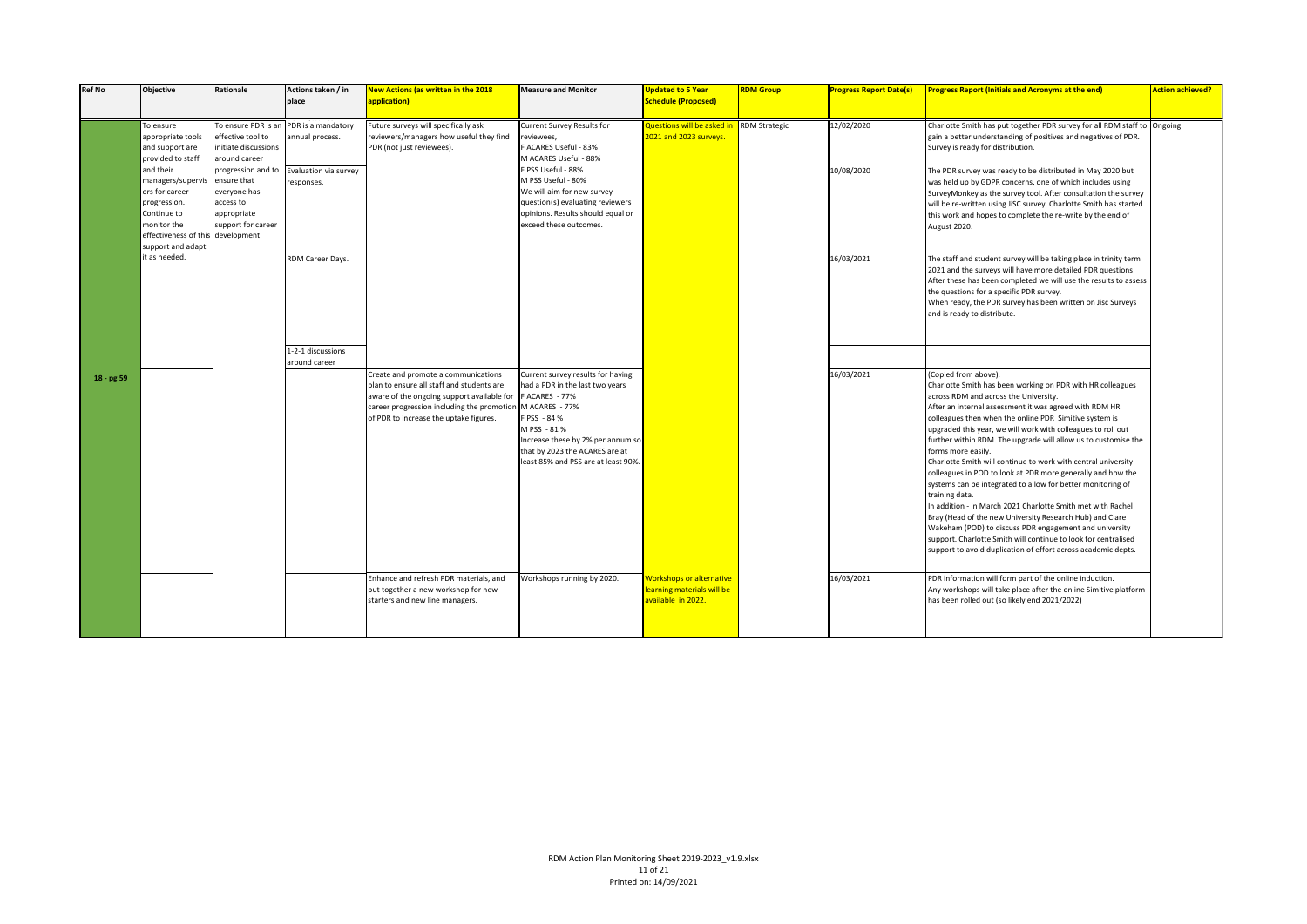| <b>Ref No</b> | Objective                                                                                                            | Rationale                                                                                                                                                                               | Actions taken / in<br>place             | <b>New Actions (as written in the 2018</b><br>application)                                                                                                                                                                                                                                                                | <b>Measure and Monitor</b>                                                                                                                                                                                        | <b>Updated to 5 Year</b><br><b>Schedule (Proposed)</b> | <b>RDM Group</b> | <b>Progress Report Date(s)</b> | <b>Progress Report (Initials and Acronyms at the end)</b>                                                                                                                                                                                                                                                                                                                                                                                                                                                                                                                                                                     | <b>Action achieved?</b> |
|---------------|----------------------------------------------------------------------------------------------------------------------|-----------------------------------------------------------------------------------------------------------------------------------------------------------------------------------------|-----------------------------------------|---------------------------------------------------------------------------------------------------------------------------------------------------------------------------------------------------------------------------------------------------------------------------------------------------------------------------|-------------------------------------------------------------------------------------------------------------------------------------------------------------------------------------------------------------------|--------------------------------------------------------|------------------|--------------------------------|-------------------------------------------------------------------------------------------------------------------------------------------------------------------------------------------------------------------------------------------------------------------------------------------------------------------------------------------------------------------------------------------------------------------------------------------------------------------------------------------------------------------------------------------------------------------------------------------------------------------------------|-------------------------|
|               | Ask senior staff to<br>expand their<br>understanding of<br>issues faced by<br>junior and / or<br>diverse colleagues. | Closing the<br>knowledge gap<br>between staff<br>groups. Ensure<br>senior academics<br>understand the<br>challenges of<br>younger, female,<br>BME, disabled<br>and/or LGBTQi<br>groups. | We have a mentoring<br>scheme in place. | Reverse Mentoring: The mentoring co-<br>ordinator and committee will advertise for<br>individuals who will be open to become<br>reverse mentees and mentors.<br>Prof Hugh Watkins, Head of Department,<br>has agreed to be one of the first mentees<br>acting as a role model for other senior<br>academics males in RDM. | Establish a minimum of 4 reverse<br>mentoring relationships in the first<br>year among research and PSS.<br>mpact from this pilot will be<br>assessed and the scheme<br>continued if there is impact /<br>demand. | A (Completed)                                          | Mentoring        | 13/02/2020<br>30/09/2020       | Reverse mentoring was remodelled to remove any risk of power Completed<br>imbalance.<br>The pilot has now morphed into mentoring dialogues between 2<br>individuals matched by their chosen topics, irrespective of grade<br>and post category.<br>The pilot was launched and 16 individuals matched as pairs on<br>15 Jan 2020.<br>Expected to conclude in June 2020, followed by a meeting with<br>all participants to analyse findings and recommendations to put<br>forward to RDM.<br>due to Covid-19, pilot was extended until 30.10.2020, with an<br>online 'get together' meeting to discuss findings with volunteers |                         |
| $19 - pg62$   |                                                                                                                      |                                                                                                                                                                                         |                                         |                                                                                                                                                                                                                                                                                                                           |                                                                                                                                                                                                                   |                                                        |                  |                                | mid November 2020. So far 2 completed self-reflection sheets<br>received from two mentoring pairs, 6 partnerships still live.                                                                                                                                                                                                                                                                                                                                                                                                                                                                                                 |                         |
|               |                                                                                                                      |                                                                                                                                                                                         |                                         |                                                                                                                                                                                                                                                                                                                           |                                                                                                                                                                                                                   |                                                        |                  | 16/03/2021                     | The Mentoring Dialogues pilot was concluded in December 2020<br>with a wrap up meeting convened by Michaella Smart<br>The pilot was considered a success by participants and the<br>mentoring committee<br>A full and complete report and set of recommendations was<br>written up with members of RDMS looking at implementation of<br>recommendations where possible.<br>It is recommended that the scheme is re-run on a biennial basis<br>(so would next run in 2022).<br>Michaella Smart has left RDM and Charlotte Rush is now the<br>RDM mentoring co-ordinator.                                                       |                         |
|               | <b>Encourage PDRAs</b><br>to supervise<br>summer students<br>and / or medical<br>student's research<br>projects.     | Staff will gain<br>management<br>experience needed<br>to progress their<br>careers.                                                                                                     | New                                     | Ensure all schemes looking for supervisors<br>are widely advertised.                                                                                                                                                                                                                                                      | From 2020 use PDR form<br>information to gather data on how<br>many PDRAs are undertaking<br>supervisory roles.                                                                                                   | 022-2024                                               | CDC              | 01/09/2020                     | In Nov 2019, the call for FHS students was advertised in the<br>RDM weekly bulletin                                                                                                                                                                                                                                                                                                                                                                                                                                                                                                                                           | Ongoing                 |
| $20 - pg 65$  | For PSS staff<br>encourage<br>supervision of<br>interns.                                                             |                                                                                                                                                                                         |                                         | When the call for medical student research<br>projects is sent out, specifically encourage<br>PDRAs to submit a project.                                                                                                                                                                                                  | From 2019 RDMS will send around<br>ntern request emails to PDRAs.                                                                                                                                                 |                                                        |                  |                                |                                                                                                                                                                                                                                                                                                                                                                                                                                                                                                                                                                                                                               |                         |
|               |                                                                                                                      |                                                                                                                                                                                         |                                         | When University intern programme opens,<br>send around to relevant staff to ask if they<br>wish to supervise.                                                                                                                                                                                                             |                                                                                                                                                                                                                   |                                                        |                  | 11/02/2020                     | Micro-internships included in weekly Bulletin on 30/01/20. Need<br>to promote further.                                                                                                                                                                                                                                                                                                                                                                                                                                                                                                                                        |                         |
|               |                                                                                                                      |                                                                                                                                                                                         |                                         | Add supervisory experience to PDR form.                                                                                                                                                                                                                                                                                   |                                                                                                                                                                                                                   |                                                        |                  |                                |                                                                                                                                                                                                                                                                                                                                                                                                                                                                                                                                                                                                                               |                         |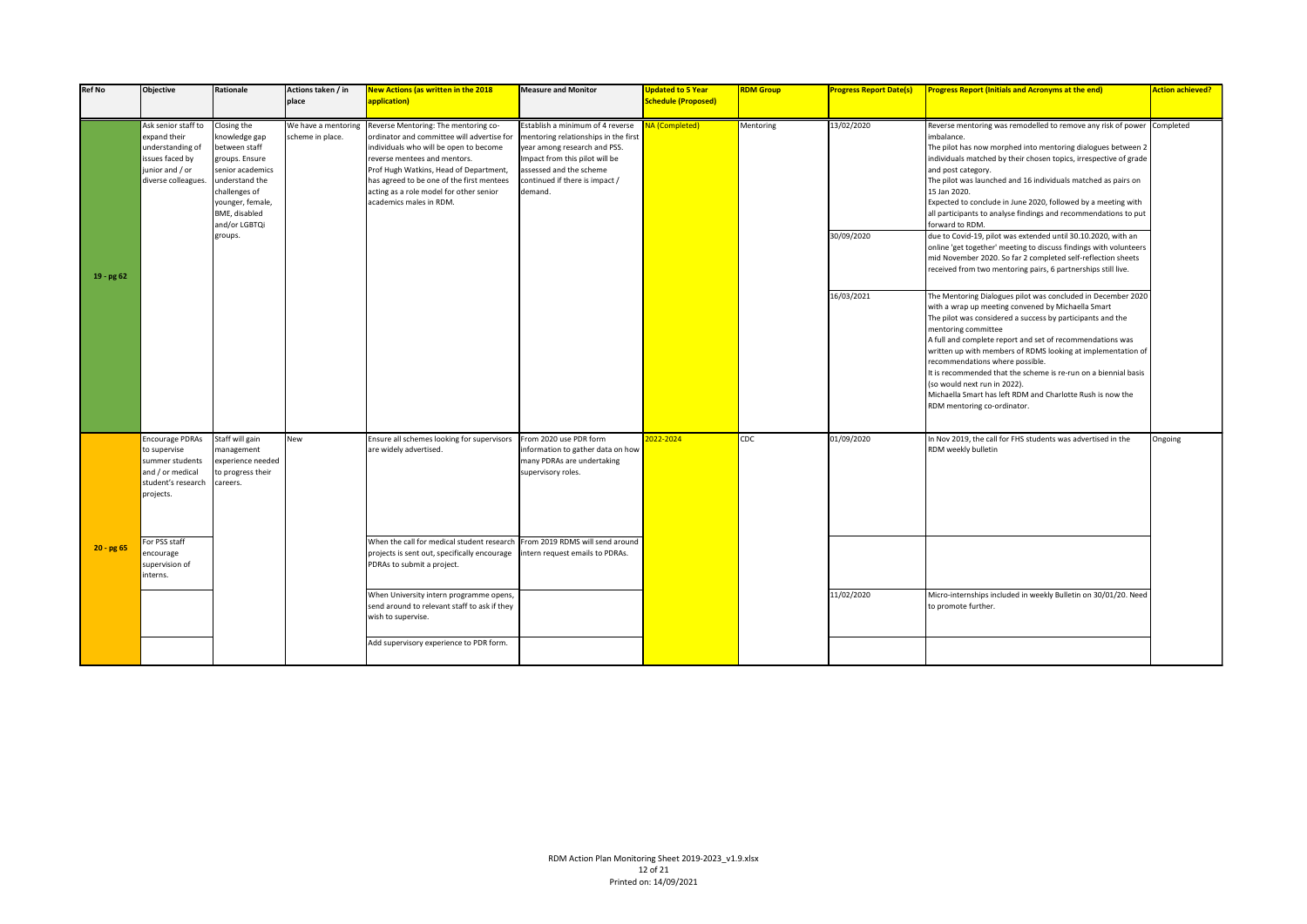| <b>Ref No</b> | Objective                                                                      | Rationale                                                                                                                                                                                                                                      | Actions taken / in<br>place                                                       | <b>New Actions (as written in the 2018</b><br>application)                                                                                                                                                                                            | <b>Measure and Monitor</b>                                                                                                        | <b>Updated to 5 Year</b><br><b>Schedule (Proposed)</b> | <b>RDM Group</b>        | <b>Progress Report Date(s)</b> | <b>Progress Report (Initials and Acronyms at the end)</b>                                                                                                                                                                                                                                                                                                                                                                                                                                                                                                                                                                                                                                                         | <b>Action achieved?</b> |
|---------------|--------------------------------------------------------------------------------|------------------------------------------------------------------------------------------------------------------------------------------------------------------------------------------------------------------------------------------------|-----------------------------------------------------------------------------------|-------------------------------------------------------------------------------------------------------------------------------------------------------------------------------------------------------------------------------------------------------|-----------------------------------------------------------------------------------------------------------------------------------|--------------------------------------------------------|-------------------------|--------------------------------|-------------------------------------------------------------------------------------------------------------------------------------------------------------------------------------------------------------------------------------------------------------------------------------------------------------------------------------------------------------------------------------------------------------------------------------------------------------------------------------------------------------------------------------------------------------------------------------------------------------------------------------------------------------------------------------------------------------------|-------------------------|
|               | Ensure PIs are<br>sponsoring early<br>career female staff.                     | Sponsorship is an<br>mportant factor in<br>career<br>development.                                                                                                                                                                              | Already discussed by<br>the CDC & by<br>Research Strategy<br>Coordinator in 1-2-1 | In the 2020 survey, add additional question Question to be in place for 2020<br>for researchers to establish if there is a<br>widespread issue and then develop a set of Any remedial actions to be in place<br>remedial actions. These could include | survey.<br>by 2021.                                                                                                               | 2022                                                   | CDC                     | 01/09/2020                     | Charlotte Smith- No 2020 survey took place due to Covid-19                                                                                                                                                                                                                                                                                                                                                                                                                                                                                                                                                                                                                                                        | Ongoing                 |
| $21 - pg 65$  |                                                                                | Anecdotal evidence<br>given to RDMS is<br>that there may be<br>occasions when<br>input by junior<br>researchers is<br>incorrectly<br>attributed to their<br>PI, or senior<br>academics decline<br>invited talks instead<br>of delegating them. | meetings.                                                                         | updating the PDR forms to include papers<br>reviewed and talks given in place of a more<br>senior colleague.                                                                                                                                          | Re-survey in 2022 to establish if<br>there has been any change.                                                                   |                                                        |                         | 17/03/2021                     | Charlotte Smith-The 2021 staff survey is now being run by an<br>external supplier and we are restricted on the questions we can<br>ask. We will need to establish another method for investigation.                                                                                                                                                                                                                                                                                                                                                                                                                                                                                                               |                         |
|               | Enhance student<br>induction with<br>information on how<br>to get the most out | Reduce the<br>ikelihood of<br>negative DPhil<br>experience for                                                                                                                                                                                 | Student Induction<br>Day.                                                         | Future inductions will invite all students as<br>a refresher on important information,<br>encourage interactions with new students /<br>peer-to-peer mentoring.                                                                                       | In the 2020 student survey, results<br>should show no gender gap.                                                                 | Can assess progress after<br>2021 student survey.      | <b>Graduate Studies</b> | 31/07/2019                     | Graduate induction on 03/10/19 has included invitations to the<br>current students.                                                                                                                                                                                                                                                                                                                                                                                                                                                                                                                                                                                                                               | Ongoing                 |
|               | of supervision, and<br>ensure respectful<br>interactions.                      | student and<br>supervisor.                                                                                                                                                                                                                     | <b>Training for</b><br>supervisors.                                               |                                                                                                                                                                                                                                                       | 2018 Results for question "Agrees<br>have the opportunity to take on<br>new responsibilities or develop<br>new skills" 84%F/92%M. |                                                        |                         | 20/12/2019                     | Two RDM peer supporters have been trained by Division. There<br>is a dedicated email for the peer supporters and information<br>about the services they provide has been circulated to all the<br>students, is available on the RDM website and they contributed<br>a short presentation at the Induction Day. They will aim to have<br>a Tea/Coffee session in the MRC WIMM on a termly basis. The<br>Graduate Studies Manager liaises with peer supporters and is<br>also invited to attend their termly catch up sessions with their<br>trainer and MSD representatives.                                                                                                                                       |                         |
| 22 - pg 66    |                                                                                |                                                                                                                                                                                                                                                |                                                                                   |                                                                                                                                                                                                                                                       |                                                                                                                                   |                                                        |                         | 29/10/2020                     | Graduate Induction took place remotely on October 5 and 6 to<br>which all new students and current students were invited. Being<br>remote sessions we were able to record them and make them<br>available to students after the event, so they could revisit the<br>information, and also to those who had missed the session. This<br>also means that HT and TT starters can be provided with all of<br>the Induction materials - previously they were given a shortened<br>version.<br>RSM peer supporter spoke at the meeting and also liaised with<br>RDM to make contact with all new students and to visit as many<br>students as possible given Covid-19 restrictions to say hello and<br>supply brownies. |                         |
|               |                                                                                |                                                                                                                                                                                                                                                |                                                                                   | Continue student induction feedback<br>survey to ensure induction and training is<br>relevant and instructive.                                                                                                                                        |                                                                                                                                   |                                                        |                         | 16/03/2021                     | Due to Covid-19, the 2020 survey will now take place in trinity<br>term 2021.                                                                                                                                                                                                                                                                                                                                                                                                                                                                                                                                                                                                                                     |                         |
|               |                                                                                |                                                                                                                                                                                                                                                |                                                                                   |                                                                                                                                                                                                                                                       |                                                                                                                                   |                                                        |                         | 16/03/2021                     | Feedback is gathered after each induction via an online survey.<br>Induction is also discussed at graduate / student meetings and<br>feedback is also gathered via the student survey.                                                                                                                                                                                                                                                                                                                                                                                                                                                                                                                            |                         |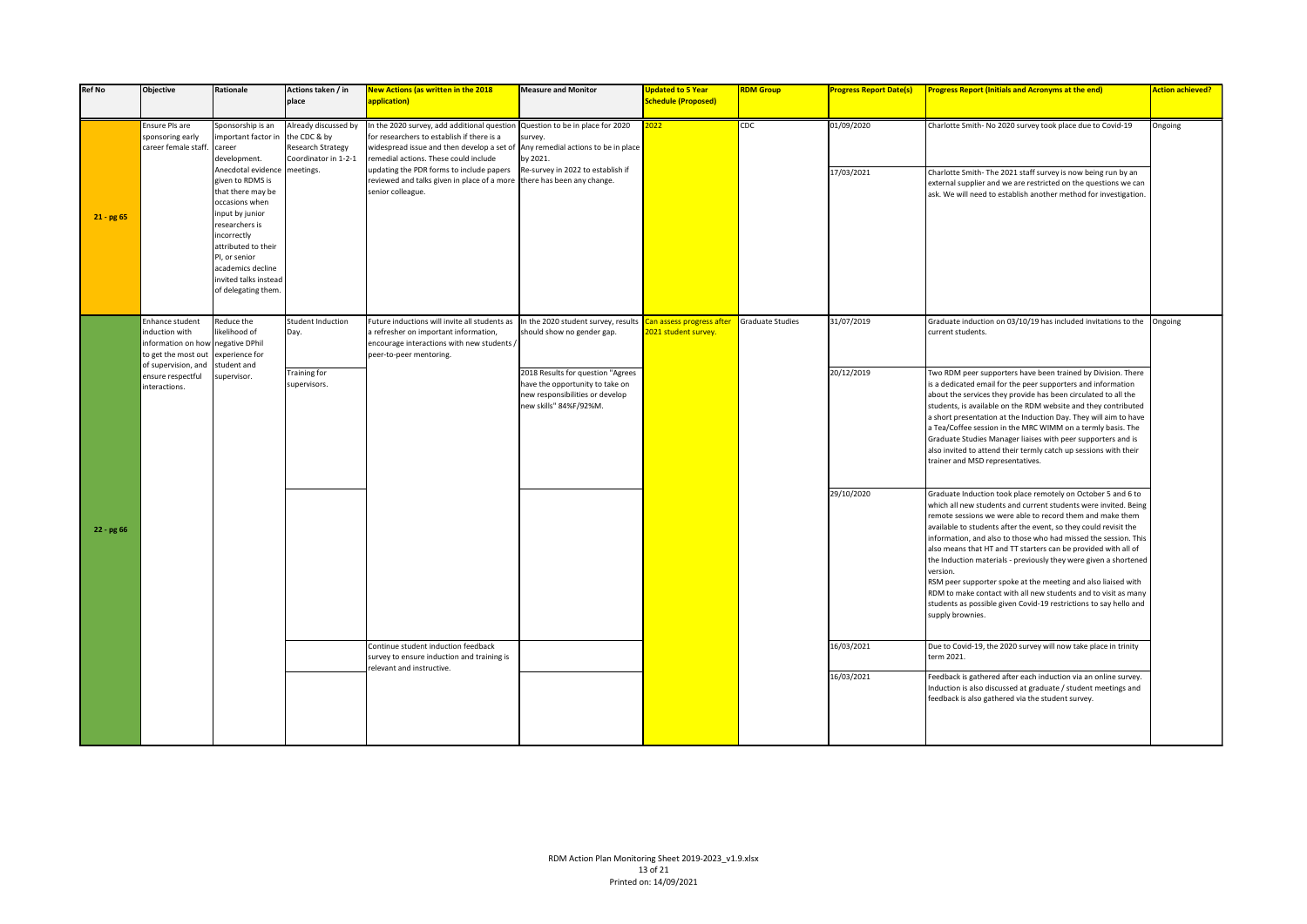| <b>Ref No</b> | <b>Objective</b>                                                                                                | Rationale                                                                                                            | Actions taken / in<br>place                                                                                                                                                                                                                                                        | <b>New Actions (as written in the 2018</b><br>application)                                                                                                                                                                 | <b>Measure and Monitor</b>                                                                                                                                        | <b>Updated to 5 Year</b><br><b>Schedule (Proposed)</b> | <b>RDM Group</b>                                                                                                  | <b>Progress Report Date(s)</b> | <b>Progress Report (Initials and Acronyms at the end)</b>                                                                                                                                                                                                    | <b>Action achieved?</b> |
|---------------|-----------------------------------------------------------------------------------------------------------------|----------------------------------------------------------------------------------------------------------------------|------------------------------------------------------------------------------------------------------------------------------------------------------------------------------------------------------------------------------------------------------------------------------------|----------------------------------------------------------------------------------------------------------------------------------------------------------------------------------------------------------------------------|-------------------------------------------------------------------------------------------------------------------------------------------------------------------|--------------------------------------------------------|-------------------------------------------------------------------------------------------------------------------|--------------------------------|--------------------------------------------------------------------------------------------------------------------------------------------------------------------------------------------------------------------------------------------------------------|-------------------------|
|               | To increase the<br>success rate for<br>female researcher:                                                       | To ensure that<br>female researchers<br>are as successful as<br>their male                                           | <b>Grant Writing</b><br>When we convene internal panels in RDM<br>4F PDRAs to act as observers per<br>Workshop.<br>to review grant applications, invite female<br>annum in 2019. In 2020 this level<br>PDRAs to sit in as observers to learn how<br>to be assessed and adjusted as | o be determinded after<br>eturn to onsite working.                                                                                                                                                                         | $\mathsf{Loc}$                                                                                                                                                    | 01/09/2020                                             | 23 researchers (14 F, 9 M) attended the 2019 grant writing<br>workshop<br>2020 workshop cancelled due to Covid-19 | Ongoing                        |                                                                                                                                                                                                                                                              |                         |
| $23 - pg70$   | applying for grant<br>applications.                                                                             | colleagues when<br>applying for grants.                                                                              |                                                                                                                                                                                                                                                                                    | review panels work and the questions they appropriate.<br>raise.                                                                                                                                                           |                                                                                                                                                                   |                                                        |                                                                                                                   |                                | No internal review panels were held in 2019 so no opportunity<br>for observers to attend                                                                                                                                                                     |                         |
|               |                                                                                                                 |                                                                                                                      |                                                                                                                                                                                                                                                                                    |                                                                                                                                                                                                                            |                                                                                                                                                                   |                                                        |                                                                                                                   | 25/05/2021                     | There are no panels being convened at the present time due to<br>Covid-19, reviews are being conducted via email.<br>Pump priming panels will probably not be run again.<br>Ruth McCaffrey to think about alternatives.<br>Update written by Charlotte Smith |                         |
| $24 - pg71$   | The number of<br>applications and<br>success rates of<br>fellowships should<br>not show a gender<br>difference. | To ensure that<br>female researchers<br>apply as frequently<br>and are as<br>successful as their<br>male colleagues. | New                                                                                                                                                                                                                                                                                | We will run at least one focus group and<br>conduct desk research to establish the<br>reasons behind the lower female<br>application and success rates. Use this<br>information to develop a more detailed<br>action plan. | The current fellowship application<br>rate is 34%F/66%M. The current<br>success rate for applications is<br>21%F/43%M. By 2023 female<br>numbers should be equal. | 2022                                                   | CDC                                                                                                               | 25/05/2021                     | Ruth McCaffrey to check on data.                                                                                                                                                                                                                             |                         |
|               | To increase the<br>likelihood that<br>female<br>intermediate                                                    | To ensure that<br>women, who may<br>be less likely to<br>come forward with                                           | <b>New</b>                                                                                                                                                                                                                                                                         | At a minimum of 18 months before an<br>Intermediate Fellowship ends, the Research<br>Strategy Coordinator will meet with the<br>fellowship holder to discuss the next step                                                 | The RDM database of fellowship<br>holders will have review meeting<br>dates recorded. Over the next four<br>vears we will establish a baseline                    | 024                                                    | CDC                                                                                                               | 01/09/2020                     | Have list of all fellowship holders in RDM<br>Have not had the time to begin conducting mid term reviews yet<br>priority for coming months                                                                                                                   | Ongoing                 |
| $25 - pg71$   | fellowship holders<br>can progress to the<br>next level / renew<br>their fellowship.                            | issues and queries,<br>are fully supported.                                                                          |                                                                                                                                                                                                                                                                                    | and follow on fellowship application.<br>Assess if additional gender specific support these meetings increase female<br>is required.                                                                                       | dataset to enable us to record if<br>fellowship renewal success rates.                                                                                            |                                                        |                                                                                                                   | 25/05/2021                     | Fellowship support has been completed on a bespoke basis<br>rather than via a formal process. There will be a more formal<br>process in place later in 2021.<br>Update written by Charlotte Smith                                                            |                         |
| $26 - pg72$   | To achieve overall<br>gender balance<br>mong RDM<br>esearchers                                                  | To eliminate the<br>gender difference in<br>the funding success<br>rates for RDM                                     | New                                                                                                                                                                                                                                                                                | The Research Strategy Coordinator will<br>compare the M/F funding success rates of<br>RDM researchers in internal funding<br>competitions with the overall success rates                                                   | Aim to have female researchers as<br>successful as male researchers in<br>securing internal funding.<br>Currently 54%F/73%M applications                          | 024                                                    | CDC                                                                                                               | 01/09/2020                     | Ongoing monitoring of success rates for F & M researchers in<br>internal funding competitions                                                                                                                                                                | Ongoing                 |
|               | ecuring internal<br>funding.                                                                                    | researchers<br>applying to internal<br>funding streams.                                                              |                                                                                                                                                                                                                                                                                    | for each funding competition. Will then<br>review RDM processes to establish why<br>there is a gender bias with RDM success<br>rates.                                                                                      | are successful.                                                                                                                                                   |                                                        |                                                                                                                   | 25/05/2021                     | Data needs to be collated.<br>Update written by Charlotte Smith                                                                                                                                                                                              |                         |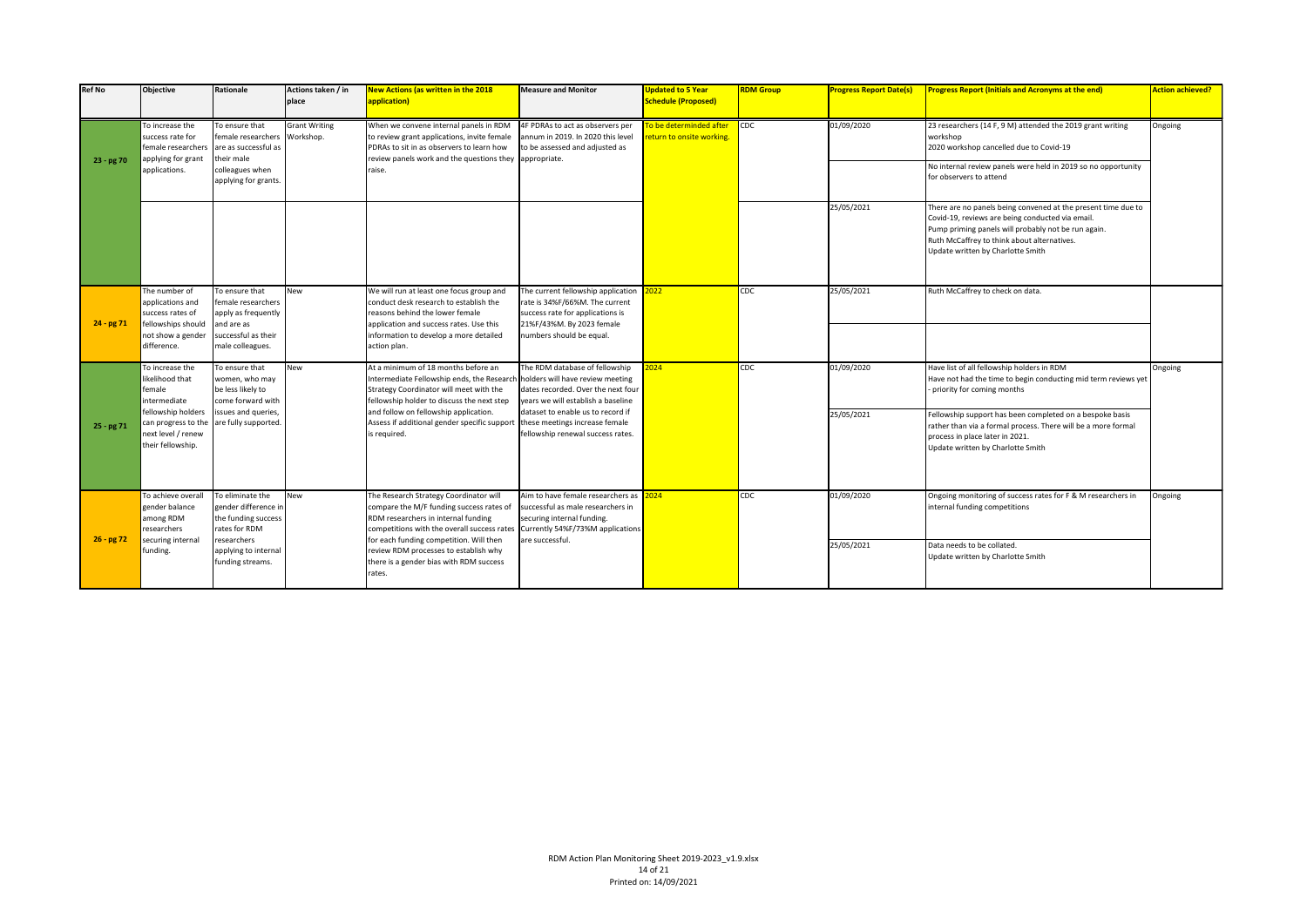| <b>Ref No</b> | <b>Objective</b>                                               | Rationale                                                                                                                              | Actions taken / in<br>place                                                                     | New Actions (as written in the 2018<br>application)                                                                                                                                                                                                                   | <b>Measure and Monitor</b>                                                                                                                                                                                       | <b>Updated to 5 Year</b><br><b>Schedule (Proposed)</b>                      | <b>RDM Group</b>                               | <b>Progress Report Date(s)</b> | <b>Progress Report (Initials and Acronyms at the end)</b>                                                                                                                                                                                                                                                                   | <b>Action achieved?</b> |
|---------------|----------------------------------------------------------------|----------------------------------------------------------------------------------------------------------------------------------------|-------------------------------------------------------------------------------------------------|-----------------------------------------------------------------------------------------------------------------------------------------------------------------------------------------------------------------------------------------------------------------------|------------------------------------------------------------------------------------------------------------------------------------------------------------------------------------------------------------------|-----------------------------------------------------------------------------|------------------------------------------------|--------------------------------|-----------------------------------------------------------------------------------------------------------------------------------------------------------------------------------------------------------------------------------------------------------------------------------------------------------------------------|-------------------------|
|               | Ensure PSS are<br>supported in their<br>career<br>development. | PSS staff have an<br>extensive set of<br>training courses<br>and support<br>available to them<br>but individuals may<br>not know which | on the CDC.                                                                                     | PSS representatives sit Extend 5 days for professional and career<br>development to PSS, i.e. going beyond MSD baseline for numbers attending<br>recommendation which was for this policy<br>to apply to ACARES staff.                                                | Work with OLI to establish a<br>courses and ensure we are filling<br>the courses.                                                                                                                                | roject ongoing.<br><b>Outcomes to be assessed</b><br>pefore or during 2024. | Joint<br><b>Environment and Culture</b><br>CDC | 17/03/2021                     | Training has all been online since March 2020 due to Covid-19.<br>Workloads have fluctuated and some staff have been<br>furloughed. This action intersects with RDM projects on PDR and<br>data management so that we can assess which staff are<br>undertaking training, why, for how long, and do they feel<br>supported. | Ongoing                 |
|               |                                                                | would be the most<br>appropriate and we<br>need to assess if all<br>groups are equally<br>supported.                                   |                                                                                                 |                                                                                                                                                                                                                                                                       |                                                                                                                                                                                                                  |                                                                             |                                                | 17/03/2021                     | Charlotte Smith is working with POD (formerly known as OLI),<br>HR and IT services on training data to look at what training is<br>being undertaken.<br>We need a better way to establish how to measure time being<br>used for staff development.                                                                          |                         |
|               |                                                                |                                                                                                                                        | The Learning and<br>Development<br>programme has been<br>developed and is oper<br>to all staff. |                                                                                                                                                                                                                                                                       |                                                                                                                                                                                                                  |                                                                             |                                                |                                |                                                                                                                                                                                                                                                                                                                             |                         |
| 27 - pg 77    |                                                                |                                                                                                                                        | PSS staff attending<br>WTL programme.                                                           |                                                                                                                                                                                                                                                                       |                                                                                                                                                                                                                  |                                                                             |                                                |                                |                                                                                                                                                                                                                                                                                                                             |                         |
|               |                                                                |                                                                                                                                        |                                                                                                 | Though there is PSS representation on the<br>CDC, we will hold focus groups /targeted<br>surveys to assess how distinct PSS groups<br>(such as laboratory and facility managers,<br>personal assistants / research nurses) feel<br>about current training provisions. | Surveys / focus groups to be<br>undertaken throughout 2019/20<br>and any specific recommendations<br>in place for 2021.                                                                                          |                                                                             |                                                | 01/09/2020                     | CDC has not been active for the past year due to competing<br>demands for individuals time (fellowship renewal and family<br>commitments). The CDC has recently met and new committee<br>members recruited. This will now be a priority for the re-<br>vamped committee.                                                    |                         |
|               |                                                                |                                                                                                                                        |                                                                                                 | Will work with PSS line managers to ensure Current data shows 84%<br>they are aware of the training available for<br>staff.                                                                                                                                           | (86%F/81%M) of PSS staff are<br>comfortable discussing training<br>needs with their managers. Target<br>95% by 2022 survey.                                                                                      |                                                                             |                                                |                                |                                                                                                                                                                                                                                                                                                                             |                         |
|               |                                                                |                                                                                                                                        |                                                                                                 | Carry out an annual review of PSS staff to<br>identify those who should be re-graded or<br>put forward for awards of excellence (see<br>SAP 14).                                                                                                                      | PSS staff feel well supported and<br>responses to the survey Q "Agrees<br>that you are clear about the<br>development opportunities<br>available to you?" exceed 80% in<br>2024 survey (Currently<br>71%F/70%M). |                                                                             |                                                |                                |                                                                                                                                                                                                                                                                                                                             |                         |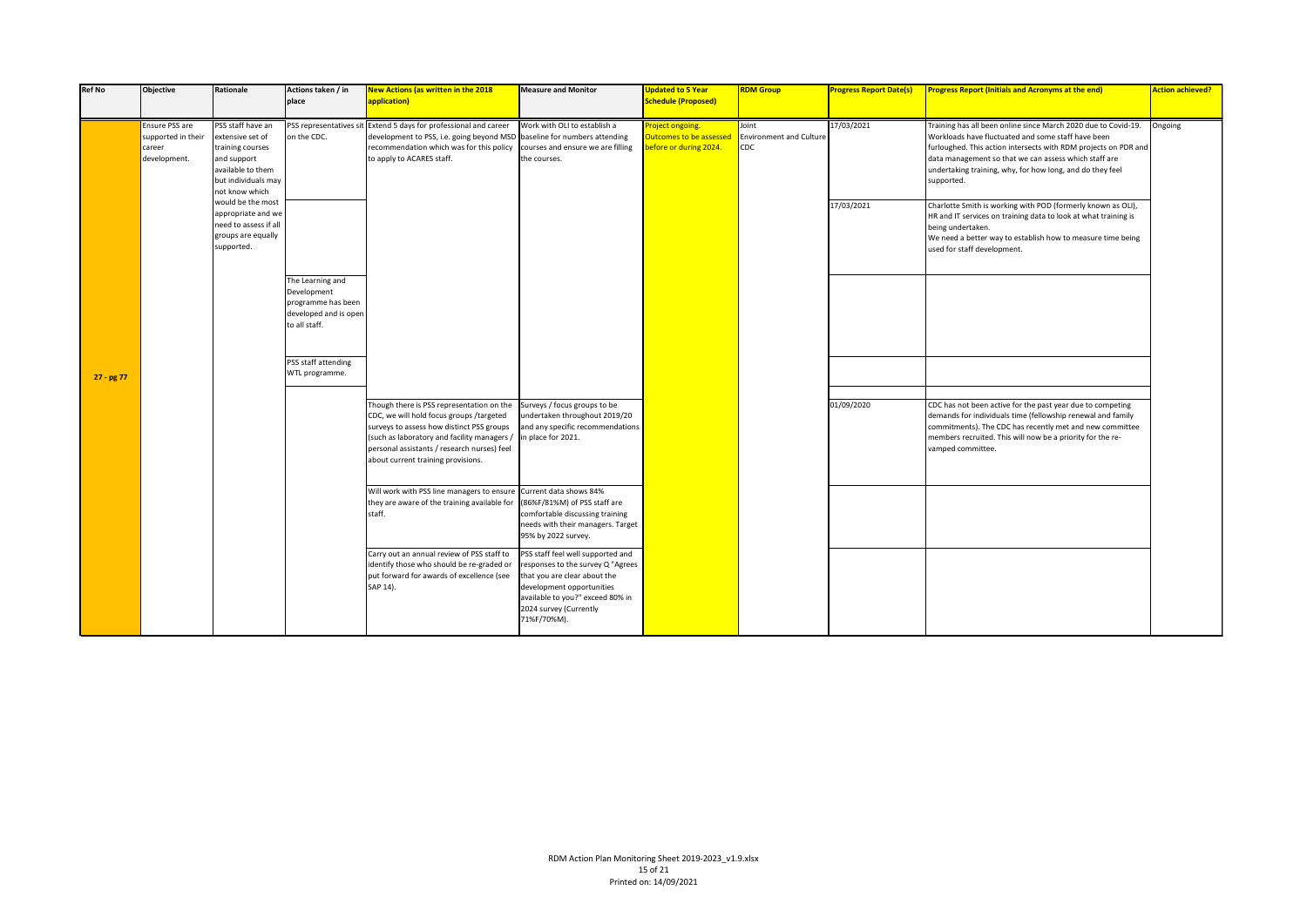| <b>Ref No</b> | <b>Objective</b>                                                                                   | Rationale                                                                                                                                                                                                                                                       | Actions taken / in<br>place | New Actions (as written in the 2018<br>application)                                                                                                                                                                                                                                                                                                                                                   | <b>Measure and Monitor</b>                                                                                | <b>Updated to 5 Year</b><br><b>Schedule (Proposed)</b> | <b>RDM Group</b>                   | <b>Progress Report Date(s)</b> | <b>Progress Report (Initials and Acronyms at the end)</b>                                                                                                                                                                                                                                                                                                                                                                                                                                                                                                                                                                                                                                                                                                                                                                                                                                                                                                                                                                                                                                                                                                                                                                                                                                           | <b>Action achieved?</b> |
|---------------|----------------------------------------------------------------------------------------------------|-----------------------------------------------------------------------------------------------------------------------------------------------------------------------------------------------------------------------------------------------------------------|-----------------------------|-------------------------------------------------------------------------------------------------------------------------------------------------------------------------------------------------------------------------------------------------------------------------------------------------------------------------------------------------------------------------------------------------------|-----------------------------------------------------------------------------------------------------------|--------------------------------------------------------|------------------------------------|--------------------------------|-----------------------------------------------------------------------------------------------------------------------------------------------------------------------------------------------------------------------------------------------------------------------------------------------------------------------------------------------------------------------------------------------------------------------------------------------------------------------------------------------------------------------------------------------------------------------------------------------------------------------------------------------------------------------------------------------------------------------------------------------------------------------------------------------------------------------------------------------------------------------------------------------------------------------------------------------------------------------------------------------------------------------------------------------------------------------------------------------------------------------------------------------------------------------------------------------------------------------------------------------------------------------------------------------------|-------------------------|
|               | Ensure that every<br>researcher who<br>takes carer's leave<br>is informed about<br>the Returning   | ncrease awareness New<br>of the RCF. Whilst<br>RDM has a high<br>success rate for<br>those who do                                                                                                                                                               |                             | On a quarterly basis the HR/DA will provide Establish a baseline and ensure<br>a list of all researchers on carer's leave to<br>the Research Strategy Coordinator who will for the RCF, submit an application<br>use it to contact all returners and discuss<br>applying to the Returning Carer's Fund.                                                                                               | that all who are eligible to apply<br>whilst ensuring the success rate<br>remains, equal to, or above the | 022                                                    | CDC                                | 01/09/2020                     | In progress since early 2020. Next Returning Carer's fund<br>deadline is in mid Nov 2020. Researchers returned from leave<br>will be contacted in late Sept 2020 to encourage them to submit<br>applications.                                                                                                                                                                                                                                                                                                                                                                                                                                                                                                                                                                                                                                                                                                                                                                                                                                                                                                                                                                                                                                                                                       | Ongoing                 |
| 28 - pg 79    | Carers Fund (RCF)<br>and encouraged<br>and supported to<br>apply.                                  | apply, we are not<br>accurately<br>capturing all eligible<br>individuals.                                                                                                                                                                                       |                             |                                                                                                                                                                                                                                                                                                                                                                                                       | current 77%.                                                                                              |                                                        |                                    | 25/05/2021                     | Felicity Green provides Ruth McCaffrey with a list every quarter<br>and Ruth McCaffrey has been contacting everyone. All who have<br>applied so far have been funded.                                                                                                                                                                                                                                                                                                                                                                                                                                                                                                                                                                                                                                                                                                                                                                                                                                                                                                                                                                                                                                                                                                                               |                         |
| 29 - pg 84    | Ensure all staff are<br>aware of, and feel<br>the impact of the<br>cultural changes<br>being made. | When asked "I feel<br>there has been a<br>positive cultural<br>change in RDM over<br>the last two years"<br>PSS responses were<br>5% lower than<br>ACARES staff. To<br>ensure all staff are<br>aware of and feel<br>the impact of the<br>changes being<br>made. | Ongoing                     | Investigate whether there is support for an 2018 Staff Survey showed 79% PSS<br>RDM PSS group, and/or more role specific<br>groups, e.g. lab manager, personal<br>assistants, facilities managers. We will look RDM. This should be level at 85%<br>at options including physical meetings<br>and/or how software such as "Teams"<br>could be implemented to support a greater<br>sense of community. | and 84% ACARES felt that there<br>was a positive cultural change in<br>or above by the 2024 survey.       | After 2021 survey assess<br>priority and relevance.    | Environment and Culture 17/03/2021 |                                | Charlotte Smith - The advent of working from home has meant<br>that Teams groups have been used far more than anticipated<br>when writing this action.<br>Over the last year Hugh Watkins has made more use of 'all staff'<br>emails which have been addressed to all staff groups. These<br>emails have covered BLM, Mental Health, and General Updates,<br>all topics which involve everyone.<br>In February 2021 we held the first RDM-All meeting to enable<br>updates directly from RDM to reach all staff and facilitate a<br>sense of community, over 230 attendees from all staff groups<br>attended. The meeting was led by Prof Watkins with support<br>from all RDM divisions. Anecdotal feedback (given via the<br>meeting comments and in person to the organisers) was very<br>positive. Additional feedback was gathered via an online poll in<br>the RDM bulletin and though response numbers was low, it was<br>unanimously positive (this was the first time we had run a poll<br>via the bulletin). A second meeting has been scheduled for later<br>in 2021.<br>The 2021 RDM Symposium (to be held next week) has moved<br>online and one of the three scientific sessions is deliberately<br>aimed at all staff (across research and staff groups) to<br>encourage engagement. | Ongoing                 |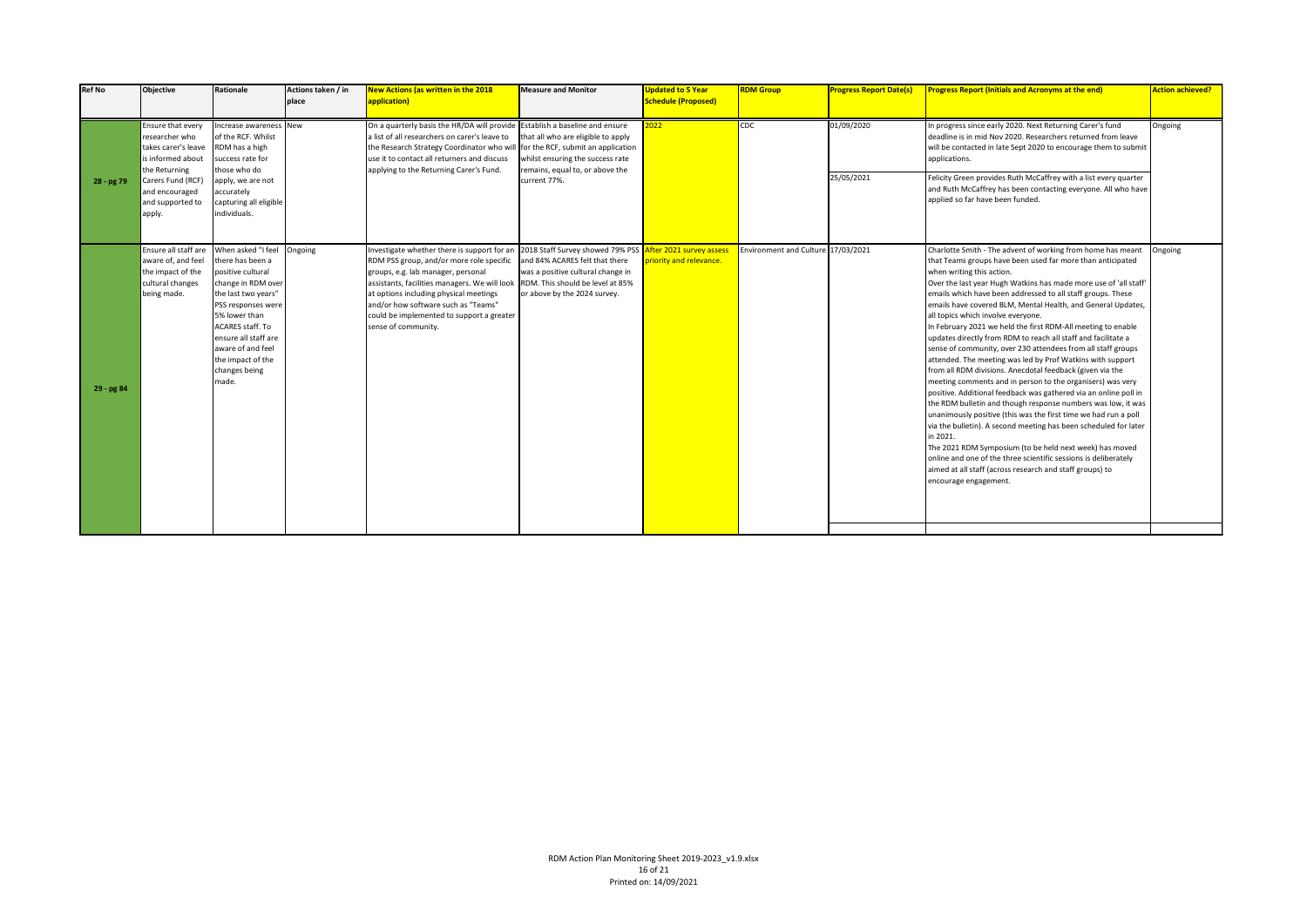| <b>Ref No</b> | Objective                                                                                  | Rationale                                                                                                                                | Actions taken / in<br>place                                                                        | <b>New Actions (as written in the 2018</b><br>application)                                                                                                                                                                                                                       | <b>Measure and Monitor</b>                                                                                                                                                 | <b>Updated to 5 Year</b><br><b>Schedule (Proposed)</b> | <b>RDM</b> Group                                                | <b>Progress Report Date(s)</b> | <b>Progress Report (Initials and Acronyms at the end)</b>                                                                                                                                                                                                                                                                                                                                                                                                                                                                                                                        | <b>Action achieved?</b> |
|---------------|--------------------------------------------------------------------------------------------|------------------------------------------------------------------------------------------------------------------------------------------|----------------------------------------------------------------------------------------------------|----------------------------------------------------------------------------------------------------------------------------------------------------------------------------------------------------------------------------------------------------------------------------------|----------------------------------------------------------------------------------------------------------------------------------------------------------------------------|--------------------------------------------------------|-----------------------------------------------------------------|--------------------------------|----------------------------------------------------------------------------------------------------------------------------------------------------------------------------------------------------------------------------------------------------------------------------------------------------------------------------------------------------------------------------------------------------------------------------------------------------------------------------------------------------------------------------------------------------------------------------------|-------------------------|
|               | A workplace where<br>everyone treats<br>each other with<br>mutual respect,<br>courtesy and | numbers of<br>reported instances<br>of harassment and<br>bullying have not                                                               | Investigate why the Bespoke face-to-face<br>training co-delivered<br>by the Head of<br>Department. | Produce a dignity at work policy, to give a<br>comprehensive guide on the expected<br>behaviours of all members of RDM.                                                                                                                                                          | RDMS will complete Dignity at<br>Work Policy by end 2019.                                                                                                                  | Ingoing until at least<br>2024.                        | Joint<br><b>RDM Strategic</b><br><b>Environment and Culture</b> | 26/11/2019                     | Dignity at work has been circulated to RDMS, the EACWG and<br>SAT for comments. Charlotte Smith to update and then circulate<br>via the Bulletin to the department.                                                                                                                                                                                                                                                                                                                                                                                                              | Ongoing                 |
|               | consideration.                                                                             | decreased, despite<br>the roll out of a<br>suite of anti-<br>bullying and<br>harassment training<br>materials, courses<br>and workshops. |                                                                                                    |                                                                                                                                                                                                                                                                                  |                                                                                                                                                                            |                                                        |                                                                 | 11/02/2020                     | After consultation and further research, now renamed<br>Respectful Behaviours Framework. Has been further circulated<br>to Heads of Division, Lead Administrations. Next will be on<br>display at the Researchers Symposium in March. Comments will<br>be requested (in return for Rainbow Pens) before final<br>distribution to Department.                                                                                                                                                                                                                                     |                         |
|               |                                                                                            |                                                                                                                                          |                                                                                                    |                                                                                                                                                                                                                                                                                  |                                                                                                                                                                            |                                                        |                                                                 | 10/08/2020                     | Due to the cancelled symposium implementation of the RBF has<br>been delayed. However ongoing discussions with Charlotte<br>Smith / Lynn Clee and the Environment and Culture WG means<br>the framework is still valued. Due to the changed working<br>circumstances of so many of individuals within RDM it needs to<br>be re-evaluated and possibly some sections re-written. Charlotte<br>Smith will undertake a first pass and then send around the<br>EACWG and Lynn Clee.                                                                                                  |                         |
|               |                                                                                            |                                                                                                                                          |                                                                                                    |                                                                                                                                                                                                                                                                                  |                                                                                                                                                                            |                                                        |                                                                 | 17/03/2021                     | The RBF is now live on the RDM website. It has been published<br>via the RDM Bulletin, during staff meetings and via the Heads of<br>Division Meetings. It has been disseminated via HR staff and will<br>appear in the RDM Symposium Booklet and on the new RDM<br>online induction. When the new PDR software update is rolled<br>out, we will include a link from the PDR forms. We also need to<br>include the link in RDM job descriptions.<br>We have shared the framework with colleagues in other<br>University departments via emails, Teams and online<br>discussions. |                         |
|               |                                                                                            |                                                                                                                                          | Online training.                                                                                   | Circulate information to show what is bein<br>done, what will be done and what the<br>Harassment advisors do. In particular, we<br>will be putting together a 'roadshow'<br>highlighting the support and advice<br>available from RDMS, including support to<br>combat bullying. | g From a baseline of 11%, biennial<br>surveys will show decrease of 2%<br>per annum in those reporting<br>feeling bullied or harassed, to<br>achieve a 5% or lower result. |                                                        |                                                                 | 10/08/2020                     | "Roadshows" are unlikely to take place in person for some time.<br>However over the summer we have put regular uptakes in the<br>weekly Bulletin to remind all within RDM of the HA and provide<br>links to other sources of support. These have included the offer<br>of Teams chats and the anonymous reporting email link.<br>In July Charlotte Smith emailed all the HA to check how they are<br>and if they need any additional support. This is in addition to the<br>emails from Caroline Kennedy which provide regular training<br>and updates.                          |                         |
| 30 - pg 85    |                                                                                            |                                                                                                                                          |                                                                                                    |                                                                                                                                                                                                                                                                                  |                                                                                                                                                                            |                                                        |                                                                 | 17/03/2020                     | Roadshow still unlikely during current remote working.<br>Harassment Advisor webpages have been refreshed to ensure<br>links and information is up to date.<br>HA information has been added to 2021 RDM Symposium<br>booklet.                                                                                                                                                                                                                                                                                                                                                   |                         |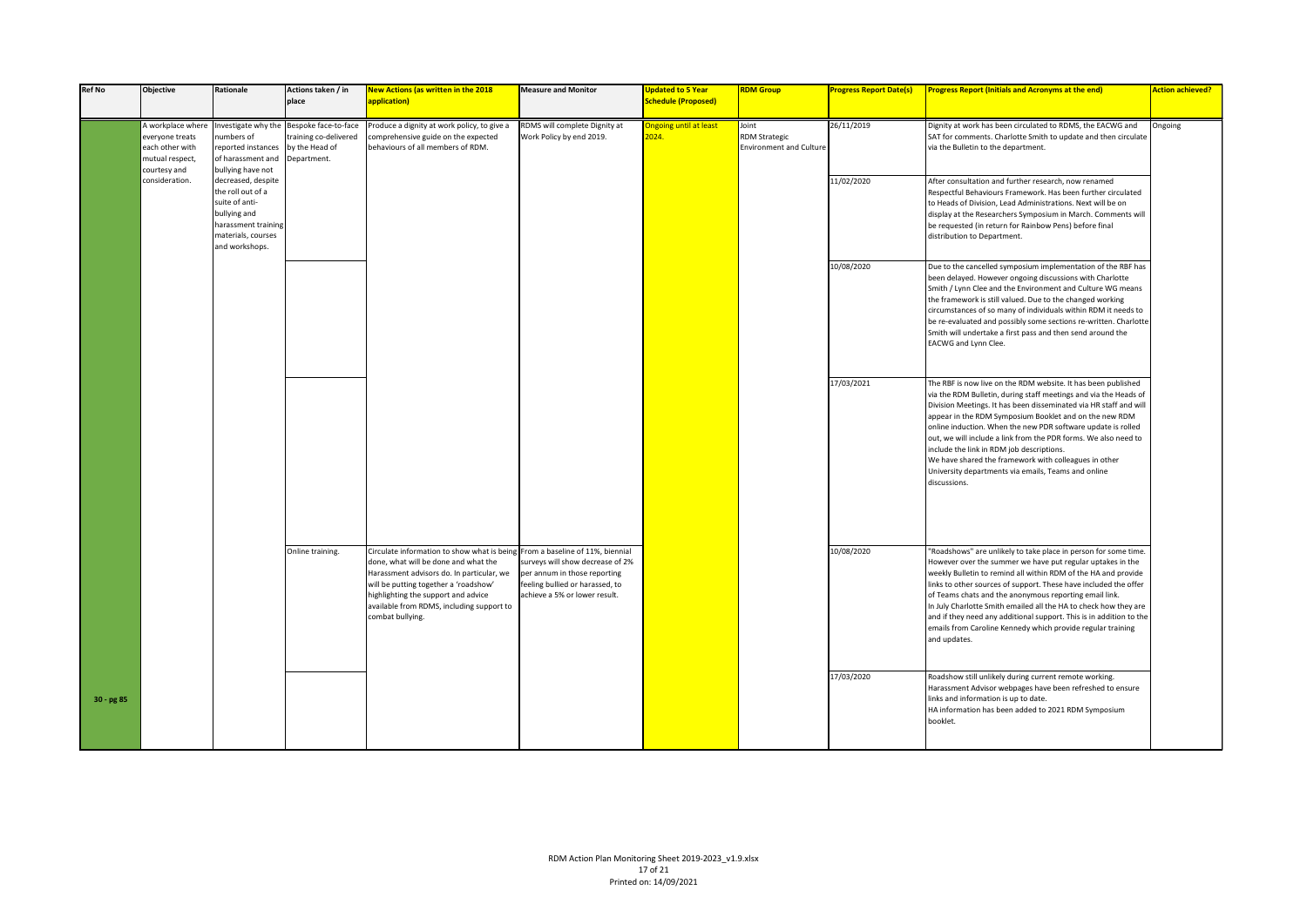| <b>Ref No</b> | <b>Objective</b>                                             | Rationale                                                                                                     | Actions taken / in<br>place                                                                       | New Actions (as written in the 2018<br>application)                                                                                                                                                                                                                                                   | <b>Measure and Monitor</b>                                                                                                                                        | <b>Updated to 5 Year</b><br><b>Schedule (Proposed)</b> | <b>RDM Group</b> | <b>Progress Report Date(s)</b> | <b>Progress Report (Initials and Acronyms at the end)</b>                                                                                                                                                                                                                                                                                                                                                                                           | <b>Action achieved?</b> |
|---------------|--------------------------------------------------------------|---------------------------------------------------------------------------------------------------------------|---------------------------------------------------------------------------------------------------|-------------------------------------------------------------------------------------------------------------------------------------------------------------------------------------------------------------------------------------------------------------------------------------------------------|-------------------------------------------------------------------------------------------------------------------------------------------------------------------|--------------------------------------------------------|------------------|--------------------------------|-----------------------------------------------------------------------------------------------------------------------------------------------------------------------------------------------------------------------------------------------------------------------------------------------------------------------------------------------------------------------------------------------------------------------------------------------------|-------------------------|
|               |                                                              |                                                                                                               |                                                                                                   | Give presentations at local meetings which<br>are well attended by staff and students to<br>get the message across, and to make sure<br>that staff have a personal contact that<br>they're able to approach for further<br>nformation.                                                                | At least one meeting per annum<br>will take place in each division of<br>RDM, and the WIMM.                                                                       |                                                        |                  | 07/07/2020                     | Charlotte Smith Attended a meeting of the MRC WIMM EDI<br>committee to discuss the race inequality. Potential future<br>actions include a dedicated race seminar. Charlotte Smith<br>forwarded to the group a document of resources to assist with<br>self education.                                                                                                                                                                               |                         |
|               |                                                              |                                                                                                               |                                                                                                   |                                                                                                                                                                                                                                                                                                       |                                                                                                                                                                   |                                                        |                  | 17/03/2021                     | Charlotte Smith is working with the researcher association in the<br>MRC WIMM to run online implicit bias session. Charlotte Smith<br>is also supporting MRC WIMM with facilitation of race equality<br>discussions in Trinity 2021.<br>Attending other local / divisional meetings will need to be<br>discussed again when the new ways of working have started to<br>become more established (potentially this will be later in 2021<br>or 2022). |                         |
|               |                                                              |                                                                                                               | The EAC working<br>group has formed an<br>ABH focus group with<br>the RDM Harassment<br>Advisors. | Revise the information on the staff<br>webpages to further highlight the support<br>available. Including advisors in specific<br>groups e.g. students / PDRA / PSS/<br>academic.                                                                                                                      | Website refreshed by end of 2019.                                                                                                                                 |                                                        |                  | 11/02/2020                     | Webpages have been refreshed, with updated links and<br>information.<br>Student section have dedicated ABH page(s).<br>Both staff and student pages/information can be accessed<br>within two clicks from the main page, or quicker via the search<br>page.                                                                                                                                                                                         |                         |
|               |                                                              |                                                                                                               |                                                                                                   | Install display screens at key locations<br>throughout the department, which we will<br>use to get across key information to staff,<br>including anti-bullying and harassment<br>measures.                                                                                                            | Display screens in place by 2022.                                                                                                                                 |                                                        |                  | 17/03/2021                     | There was some progress on this, however working from home<br>has reduced the need/impact for this at the moment. Charvy<br>Narain to investigate if there is still a need (probably 2022/23).                                                                                                                                                                                                                                                      |                         |
|               |                                                              |                                                                                                               |                                                                                                   | Work with colleagues across the division<br>and university to establish a more wide-<br>ranging action plan for tackling Harassment<br>and Bullying. The Athena SWAN Facilitator<br>will join a University ABH project being set<br>up in 2019.                                                       | EAC will report back to SAT by<br>summer 2020.                                                                                                                    |                                                        |                  | 30/07/2019                     | Lynn Clee has joined the University ABH focus group, first<br>meeting took place on 24/07/19.<br>Charlotte Smith has met with colleagues in WIMM and CVM to<br>discuss issues and then conveyed to Adrienne Hopkins<br>30/07/19.                                                                                                                                                                                                                    |                         |
|               |                                                              |                                                                                                               |                                                                                                   |                                                                                                                                                                                                                                                                                                       |                                                                                                                                                                   |                                                        |                  | 11/02/2020                     | Charlotte Smith and Lynn Clee have continued discussions with<br>colleagues across University and it is likely there maybe a<br>university wide updated policy and process.                                                                                                                                                                                                                                                                         |                         |
|               |                                                              |                                                                                                               |                                                                                                   |                                                                                                                                                                                                                                                                                                       |                                                                                                                                                                   |                                                        |                  | 17/03/2021                     | There was a hiatus for the University ABH project from March<br>2020 to allowed for reducing workloads during Covid-19. In<br>January 2021 the project was bought back on line. Charlotte<br>Smith and Lynn Clee continue to work with central colleagues.<br>The next updates are likely to be towards the end of 2021.                                                                                                                            |                         |
|               | Increase the<br>number of women<br>on key RDM<br>committees. | To ensure key<br>decisions made by<br>committees are<br>influenced by a<br>gender<br>epresentative<br>cohort. | Ongoing.                                                                                          | Divisional Heads will be asked to report on<br>the gender balance of key committees on<br>an annual basis. Where the gender is not<br>balanced, actions may include asking<br>members to nominate female deputies;<br>asking female representatives from<br>different staffing groups (PSS / PDRA) to | Key Committees should be<br>representative of the departmental 2022.<br>population. Key Committee<br>membership should move from<br>35%F in 2018 to 50%F by 2022. | ate expected to stay at RDM Strategic                  |                  | 11/02/2020                     | Data is requested from the RDM Divisions on a quarterly basis.<br>In Feb 2020 the data sheets have been updated to request that<br>the committee data is included on an annual basis (July). We will<br>examine the data later in 2020 and report to the SAT / Heads of<br>Division.                                                                                                                                                                | Ongoing                 |
| $31 - pg87$   |                                                              |                                                                                                               |                                                                                                   | join these key committees.                                                                                                                                                                                                                                                                            |                                                                                                                                                                   |                                                        |                  | 10/08/2020                     | Due to Covid-19 April data reports weren't requested, however<br>Felicity Green requested latest data sets at the beginning of<br>August so we'll be able to catch up when these are returned.                                                                                                                                                                                                                                                      |                         |
|               |                                                              |                                                                                                               |                                                                                                   |                                                                                                                                                                                                                                                                                                       |                                                                                                                                                                   |                                                        |                  | 17/03/2021                     | Charlotte Smith to work with Felicity Green on committee data.                                                                                                                                                                                                                                                                                                                                                                                      |                         |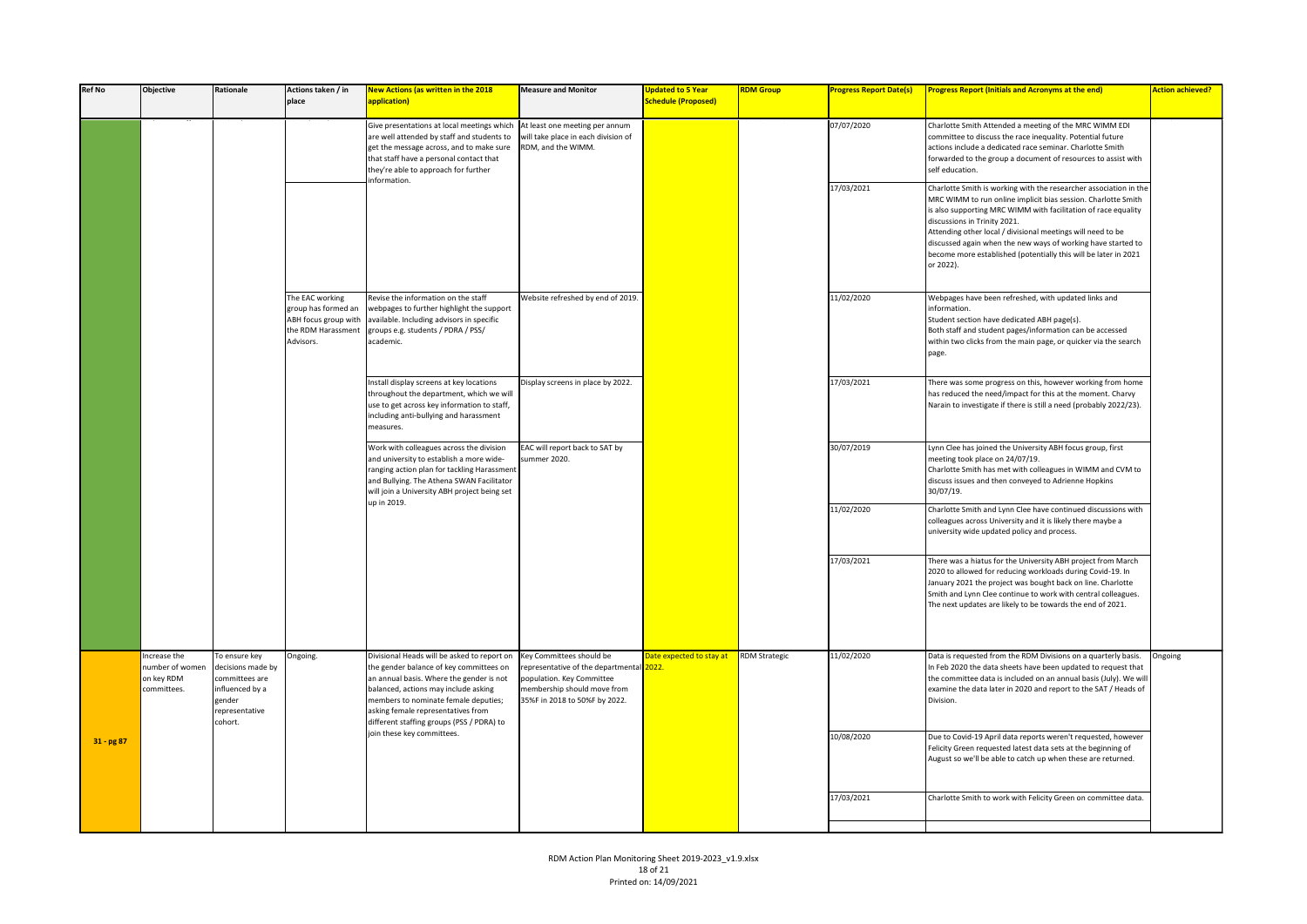| <b>Ref No</b> | <b>Objective</b>                                                                                                                                                       | Rationale                                                                                                                                                                           | Actions taken / in<br>place | <b>New Actions (as written in the 2018</b><br>application)                                                                                                        | <b>Measure and Monitor</b>                                                                                                                                                                        | <b>Updated to 5 Year</b><br><b>Schedule (Proposed)</b> | <b>RDM Group</b>     | <b>Progress Report Date(s)</b> | <b>Progress Report (Initials and Acronyms at the end)</b>                                                                                                                                                                                                                                                                                                                                                                                                                                                                                                                                                                                                                                                                                                                                                                                                                                                                                         | <b>Action achieved?</b> |
|---------------|------------------------------------------------------------------------------------------------------------------------------------------------------------------------|-------------------------------------------------------------------------------------------------------------------------------------------------------------------------------------|-----------------------------|-------------------------------------------------------------------------------------------------------------------------------------------------------------------|---------------------------------------------------------------------------------------------------------------------------------------------------------------------------------------------------|--------------------------------------------------------|----------------------|--------------------------------|---------------------------------------------------------------------------------------------------------------------------------------------------------------------------------------------------------------------------------------------------------------------------------------------------------------------------------------------------------------------------------------------------------------------------------------------------------------------------------------------------------------------------------------------------------------------------------------------------------------------------------------------------------------------------------------------------------------------------------------------------------------------------------------------------------------------------------------------------------------------------------------------------------------------------------------------------|-------------------------|
|               | Identify up and<br>coming researchers<br>across RDM, and<br>use this data to<br>inform who we can<br>invite as speakers at<br>the RDM<br>Symposium in<br>future years. | To achieve gender<br>palance in<br>ymposium<br>speakers.                                                                                                                            | judges.                     | We have balanced the Use the 'pipeline annual review meeting'<br>symposium chairs and (SAP14) to create a list to give to the<br>researcher symposium organisers. | The 2018 speaker ratio was 43%F,<br>2019 36%F, over the last five years,<br>averages at 36%F. From 2020 we<br>want the ratio to be 50/50,<br>matching the recent success in<br>chairs and judges. | $2024 -$                                               | <b>RDM Strategic</b> | 10/08/2020<br>01/09/2020       | Charlotte Smith - 2020 Symposium was cancelled due to Covid-<br>19. Decisions about future symposia have yet to be discussed,<br>however, whether F-2-F or online, the action and measures will<br>remain.<br>Venue has been booked for 2021 Symposium but very unlikely it<br>will be an in-person event. Plan to convene a small working<br>group in Autumn to discuss alternative options                                                                                                                                                                                                                                                                                                                                                                                                                                                                                                                                                      | Ongoing                 |
| 32 - pg 92    |                                                                                                                                                                        |                                                                                                                                                                                     |                             |                                                                                                                                                                   |                                                                                                                                                                                                   |                                                        |                      | 17/03/2021                     | Virtual symposium will run next week. Update on figures to be<br>provided after the event                                                                                                                                                                                                                                                                                                                                                                                                                                                                                                                                                                                                                                                                                                                                                                                                                                                         |                         |
|               |                                                                                                                                                                        |                                                                                                                                                                                     |                             |                                                                                                                                                                   |                                                                                                                                                                                                   |                                                        |                      | 10/06/2021                     | RDM 2021 Symposium<br>3 Chairs (1F/2M)<br>7 Main speakers (3F/4M)<br>7 Short talks (HoD and Graduates) (3F/4M)<br>Overall F representation 7F/10M (41%) slightly above earlier<br>figures.                                                                                                                                                                                                                                                                                                                                                                                                                                                                                                                                                                                                                                                                                                                                                        |                         |
|               | Increase media<br>coverage of RDM's<br>female researchers<br>More women to                                                                                             | ncrease the<br>visibility of RDM's<br>emale scientists.                                                                                                                             | New                         | Organising an intensive half-day media<br>training workshop aimed especially at<br>female researchers within RDM.                                                 | In the first two years, 2019-2021<br>60% female attendees.                                                                                                                                        | 024                                                    | Communications       | 03/12/2019                     | One of the (female) attendants of the media training course<br>used her KIT day to attend the course.                                                                                                                                                                                                                                                                                                                                                                                                                                                                                                                                                                                                                                                                                                                                                                                                                                             | Ongoing                 |
|               | feel confident<br>presenting /<br>discussing their<br>science.                                                                                                         | The preliminary<br>nterviews<br>conducted indicate<br>that some female<br>researchers do not<br>feel confident that<br>they have the right<br>skills to handle<br>media interviews. |                             |                                                                                                                                                                   | Priority will be given to female PIs<br>and researchers who are close to<br>setting up an independent<br>research group.                                                                          |                                                        |                      | 25/05/2021                     | In 2019 and 2020 there were two media training workshops<br>organised within RDM.<br>Charvy Narain to provide attendee data.<br>New issues have emerged with two women who increased their<br>media presence becoming subjected to online 'trolling'. Whilst<br>being supported by Charvy Narain, the University Public Affairs<br>Directorate, and colleagues: they are now understandably<br>reluctant to continue with any personal media work. Charvy<br>Narain will support publicising work through the RDM account<br>to avoid repetition of online issues. Charvy Narain will consult<br>with comms colleagues and also consider working with<br>PAD/Comms colleagues in setting up a workshop / support<br>network to discuss further.<br>Charlotte Smith contacted EDI colleagues across Oxford and the<br>actions RDM are undertaking were seen as best practice, with<br>no further suggestions.<br>Update written by Charlotte Smith |                         |
|               |                                                                                                                                                                        |                                                                                                                                                                                     |                             |                                                                                                                                                                   | Over the four years the number of<br>RDM researchers quoted in the<br>media should reflect or exceed the<br>proportion of female PIs, (currently<br>27%F).                                        |                                                        |                      |                                |                                                                                                                                                                                                                                                                                                                                                                                                                                                                                                                                                                                                                                                                                                                                                                                                                                                                                                                                                   |                         |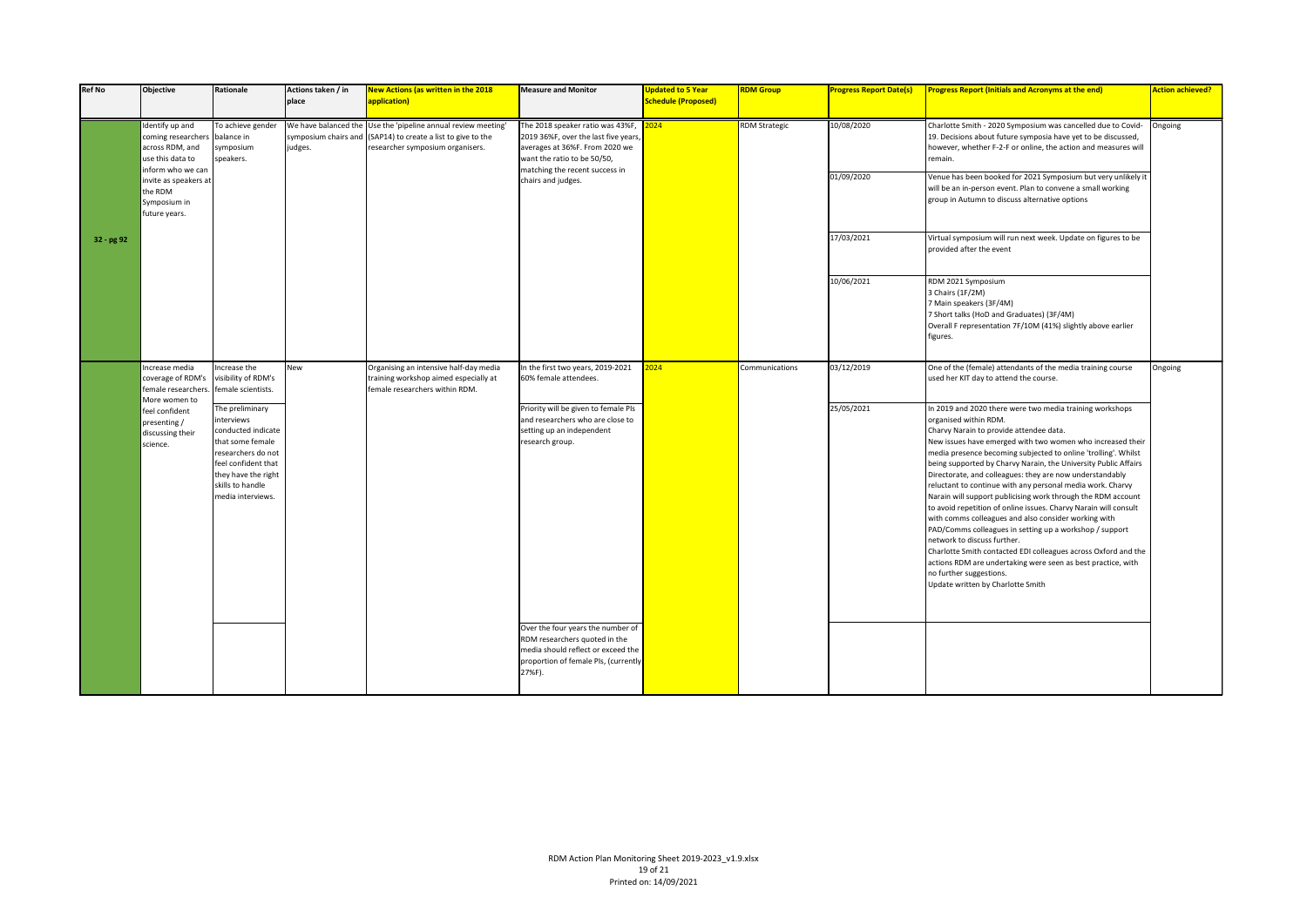| <b>Ref No</b> | <b>Objective</b> | Rationale | Actions taken / in<br>place                                                                  | <b>New Actions (as written in the 2018</b><br>application)                                                                                                                                                                                                                                 | <b>Measure and Monitor</b>                                                                                                                          | <b>Updated to 5 Year</b><br><b>Schedule (Proposed)</b> | <b>RDM Group</b> | <b>Progress Report Date(s)</b> | <b>Progress Report (Initials and Acronyms at the end)</b>                                                                                                                                                                                                                                                                                                                                                                                                                                                                                                                                                                                                            | <b>Action achieved?</b> |
|---------------|------------------|-----------|----------------------------------------------------------------------------------------------|--------------------------------------------------------------------------------------------------------------------------------------------------------------------------------------------------------------------------------------------------------------------------------------------|-----------------------------------------------------------------------------------------------------------------------------------------------------|--------------------------------------------------------|------------------|--------------------------------|----------------------------------------------------------------------------------------------------------------------------------------------------------------------------------------------------------------------------------------------------------------------------------------------------------------------------------------------------------------------------------------------------------------------------------------------------------------------------------------------------------------------------------------------------------------------------------------------------------------------------------------------------------------------|-------------------------|
| 33 - pg 93    |                  |           | Give female<br>researchers first<br>refusal on requests<br>from the Science<br>Media Centre. | Add at least ten female researchers to the<br>University of Oxford 'Find an expert'<br>database so that they can be approached<br>directly.                                                                                                                                                | Minimum 2 women added to<br>database per annum.                                                                                                     |                                                        |                  | 25/05/2021                     | Ruth McCaffrey believes that RDM are currently under<br>represented on this database but that it isn't widely used at the<br>moment. Charvy Narain to investigate further.<br>Update written by Charlotte Smith                                                                                                                                                                                                                                                                                                                                                                                                                                                      |                         |
|               |                  |           | New                                                                                          | Senior authors on a paper are more likely<br>to be male, first authors are frequently<br>female. Include a quote from the first as<br>well as the senior author when the first<br>author is female, thus increasing the<br>chances of our female researchers being<br>quoted in the media. | 100% of press releases with a<br>female senior and/or first author<br>will have a quote from a female<br>researcher.                                |                                                        |                  | 25/05/2021                     | Over the last 18 months most media stories have focussed<br>around Covid-19 so RDM press releases have not been as widely<br>used as in previous years. Where RDM stories have had press<br>releases, Charvy Narain is confident that appropriate quotes<br>from women have been included and this will be ongoing.<br>News stories are more difficult to level up, numbers are low so<br>easily skewed. At the moment they are still more male<br>dominated, as we are still dependent on people contacting us<br>with their stories.<br>Update written by Charlotte Smith                                                                                          |                         |
|               |                  |           |                                                                                              | Use RDM's own external channels (website News stories on RDM website will<br>and twitter account) to raise the profile of<br>our female researchers.                                                                                                                                       | reflect proportion of female<br>ACARES staff (currently 47%) at the<br>department.                                                                  |                                                        |                  | 17/03/2021                     | Charlotte Smith - Expanding on the Medical Sciences Division<br>project '100 Women of Oxford Medical Sciences' which featured<br>10 women from RDM, we created a webpage on the RDM site to<br>highlight some of the incredible women in the RDM, including<br>academics and PSS. RDM women come from all walks of life.<br>from all backgrounds, from all over the world. We've asked<br>them to reflect on their journeys, their place in RDM and their<br>vision for the next 100 years. On IWD 2021 we launched the<br>page with a series of Tweets. We also promoted the page via the<br>RDM Bulletin and it will feature in the 2021 RDM Symposium<br>Booklet. |                         |
|               |                  |           | New                                                                                          | Anecdotally, more male researchers seem<br>to be active on social media. Survey our<br>researchers social media use to quantify if<br>there is a gender bias in activity.                                                                                                                  | Establishing a baseline data set will<br>give us the targets to achieve<br>gender parity amongst social<br>media use.<br>Targets to be set by 2020. |                                                        |                  | 25/05/2021                     | A review of social media has yet to take place, this has been<br>pushed to 2022.                                                                                                                                                                                                                                                                                                                                                                                                                                                                                                                                                                                     |                         |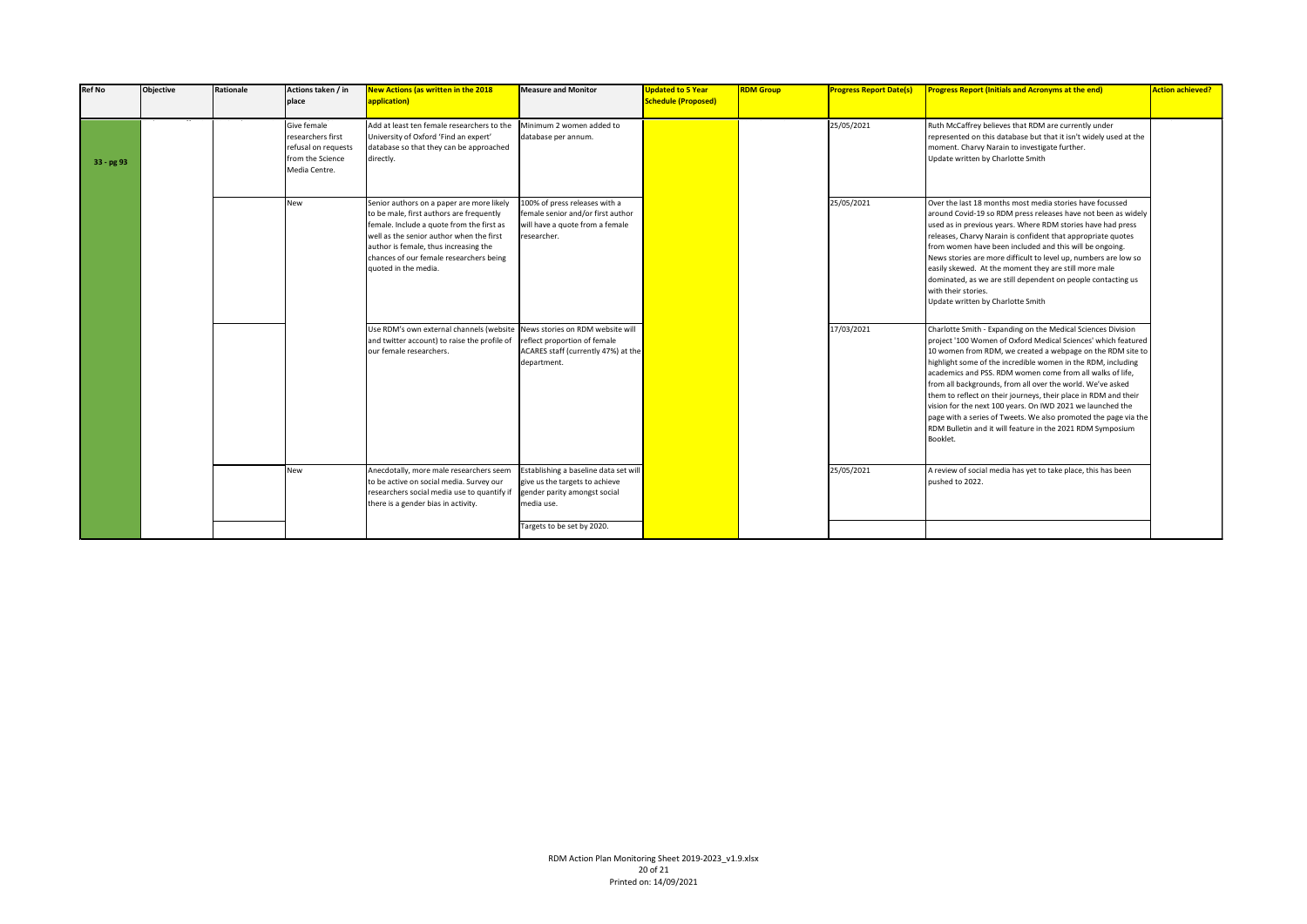| <b>Ref No</b> | Objective                                                                                                                                        | Rationale                                                                                                                                                                                                                                              | Actions taken / in<br>place                                                                                                                                 | <b>New Actions (as written in the 2018</b><br>application)                                                                                                                                                                 | <b>Measure and Monitor</b>                                                                                                                                                                                         | <b>Updated to 5 Year</b><br><b>Schedule (Proposed)</b> | <b>RDM Group</b> | <b>Progress Report Date(s)</b> | <b>Progress Report (Initials and Acronyms at the end)</b>                                                                                                                                                                         | <b>Action achieved?</b> |
|---------------|--------------------------------------------------------------------------------------------------------------------------------------------------|--------------------------------------------------------------------------------------------------------------------------------------------------------------------------------------------------------------------------------------------------------|-------------------------------------------------------------------------------------------------------------------------------------------------------------|----------------------------------------------------------------------------------------------------------------------------------------------------------------------------------------------------------------------------|--------------------------------------------------------------------------------------------------------------------------------------------------------------------------------------------------------------------|--------------------------------------------------------|------------------|--------------------------------|-----------------------------------------------------------------------------------------------------------------------------------------------------------------------------------------------------------------------------------|-------------------------|
| 34 - pg 95    | Foster female-led<br>public engagement<br>(PE) with science<br>activities, and get a<br>higher number of<br>men involved in<br>these activities. | To ensure that<br>women are<br>encouraged to<br>develop leadership<br>skills in public<br>engagement (e.g.<br>science festivals).<br>To widen the range<br>of activities<br>provided, to attract<br>more men to<br>engage directly with<br>the public. | RDM's two largest<br>financial<br>commitments for PE<br>projects in 2019 are<br>both led by female<br>researchers.                                          | Organise a workshop on using social media<br>in an academic context.                                                                                                                                                       | Baseline to be established by end<br>2019. By 2023 we should be able<br>to report that the gender of those<br>undertaking public engagement<br>activities reflect the ACARES staff<br>population (currently 47%F). | 022                                                    | Communications   | 25/05/2021                     | Charvy Narain worked organised a social media workshop in the Ongoing<br>MRC WIMM (Charvy Narain to provide date and attendee info).<br>Further workshops to be held at dates to be decided.<br>Update written by Charlotte Smith |                         |
|               |                                                                                                                                                  |                                                                                                                                                                                                                                                        | We trained<br>researchers for and<br>organised a sold-out<br>science stand-up<br>Unlike previous PE<br>events, this attracted<br>more male<br>participants. | Expand the range of training and events to<br>ensure all groups participate in PE<br>activities. We have recently piloted a<br>science comedy workshop, where 9/10 of<br>comedy event in 2019. the participants were male. | The science comedy event will be<br>repeated annually aiming for<br>gender balanced attendees.                                                                                                                     |                                                        |                  |                                |                                                                                                                                                                                                                                   |                         |
|               |                                                                                                                                                  |                                                                                                                                                                                                                                                        |                                                                                                                                                             | Run an EDGE analysis to refresh and<br>develop the public engagement and<br>communications strategy within RDM.                                                                                                            | Repeat the EDGE analysis annually<br>to monitor how the public<br>engagement plan is developing,<br>and monitor female engagement in<br>public engagement events.                                                  |                                                        |                  | 25/05/2021                     | Edge review is still planned, likely to happen later in 2021 or<br>2022.<br>Update written by Charlotte Smith                                                                                                                     |                         |
|               |                                                                                                                                                  |                                                                                                                                                                                                                                                        |                                                                                                                                                             |                                                                                                                                                                                                                            |                                                                                                                                                                                                                    |                                                        |                  |                                |                                                                                                                                                                                                                                   |                         |
|               | <b>RAG Rating Summary</b>                                                                                                                        |                                                                                                                                                                                                                                                        |                                                                                                                                                             |                                                                                                                                                                                                                            |                                                                                                                                                                                                                    |                                                        |                  |                                |                                                                                                                                                                                                                                   |                         |
|               | Amber                                                                                                                                            |                                                                                                                                                                                                                                                        |                                                                                                                                                             |                                                                                                                                                                                                                            |                                                                                                                                                                                                                    |                                                        |                  |                                |                                                                                                                                                                                                                                   |                         |
| 28            | Green                                                                                                                                            |                                                                                                                                                                                                                                                        |                                                                                                                                                             |                                                                                                                                                                                                                            |                                                                                                                                                                                                                    |                                                        |                  |                                |                                                                                                                                                                                                                                   |                         |
| $\Omega$      | Red                                                                                                                                              |                                                                                                                                                                                                                                                        |                                                                                                                                                             |                                                                                                                                                                                                                            |                                                                                                                                                                                                                    |                                                        |                  |                                |                                                                                                                                                                                                                                   |                         |